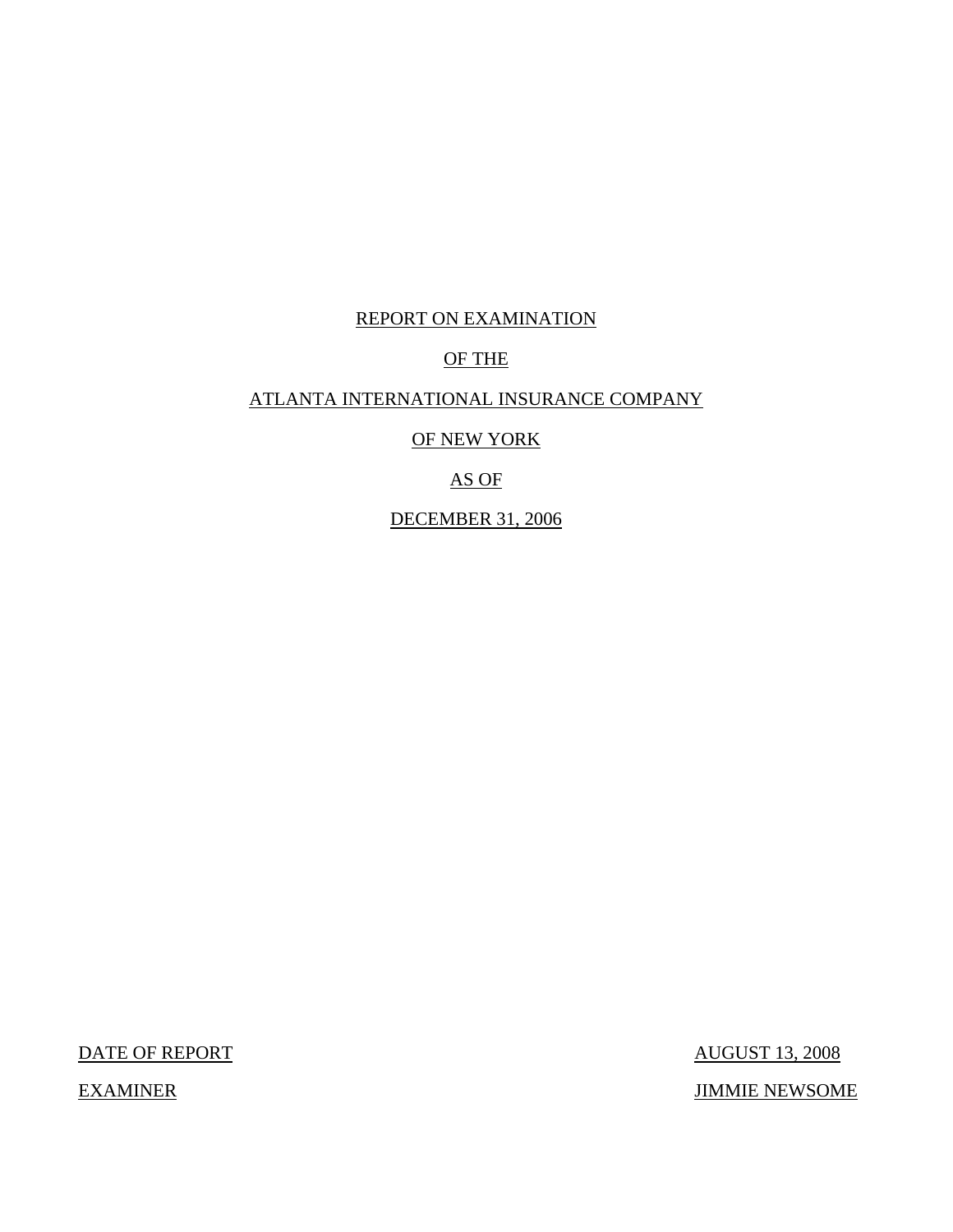# TABLE OF CONTENTS

| <u>ITEM NO.</u> |                                             | PAGE NO.       |
|-----------------|---------------------------------------------|----------------|
| 1.              | Scope of examination                        | $\overline{2}$ |
| 2.              | Description of Company                      | 3              |
|                 | A. Management                               | $\overline{4}$ |
|                 | B. Territory and plan of operation          | 6              |
|                 | C. Reinsurance                              | $\overline{7}$ |
|                 | D. Holding company system                   | 9              |
|                 | E. Section 1307 loans                       | 11             |
|                 | F. Significant operating ratios             | 12             |
|                 | G. Accounts and records                     | 12             |
| 3.              | <b>Financial statements</b>                 | 15             |
|                 | A. Balance sheet                            | 15             |
|                 | B. Underwriting and investment exhibit      | 17             |
| 4.              | Loss and loss adjustment expenses           | 18             |
| 5.              | Market conduct activities                   | 18             |
| 6.              | Compliance with prior report on examination | 19             |
| 7.              | Summary of comments and recommendations     | 22             |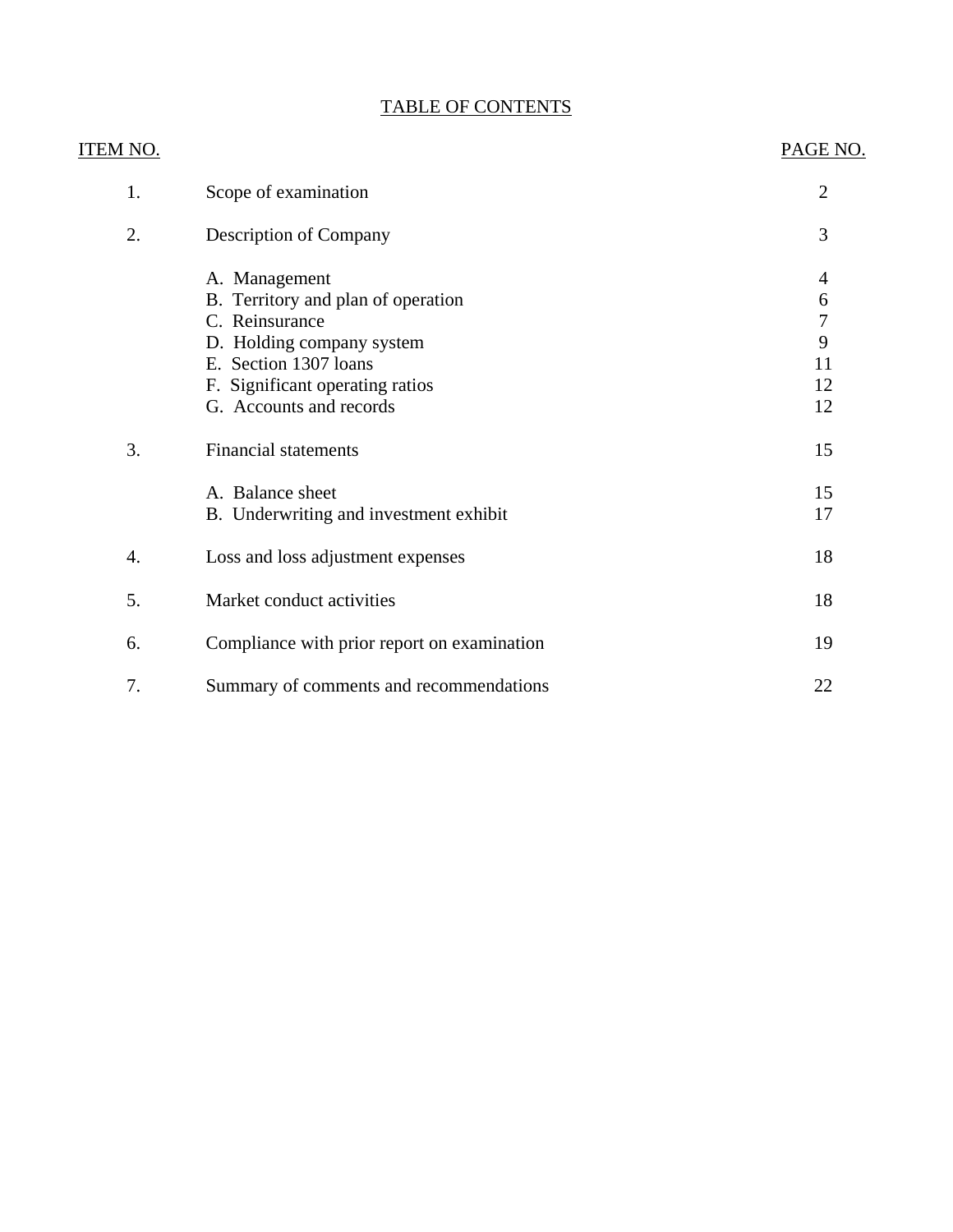

August 13, 2008

Honorable Eric R. Dinallo Superintendent of Insurance Albany, New York 12257

Sir:

Pursuant to the requirements of the New York Insurance Law, and in compliance with the instructions contained in Appointment Number 22661 dated July 16, 2007, attached hereto, I have made an examination into the condition and affairs of the Atlanta International Insurance Company as of December 31, 2006 and submit the following report thereon.

Wherever the designations "the Company" or "AIIC" appear herein without qualification, it should be understood to indicate the Atlanta International Insurance Company.

Wherever the designation "Department" appears herein without qualification, it should be understood to indicate the New York Insurance Department.

The examination was conducted at the Company's main administrative office located at 7230 McGinnis Ferry Road, Suite 200, Suwanee, Georgia 30024.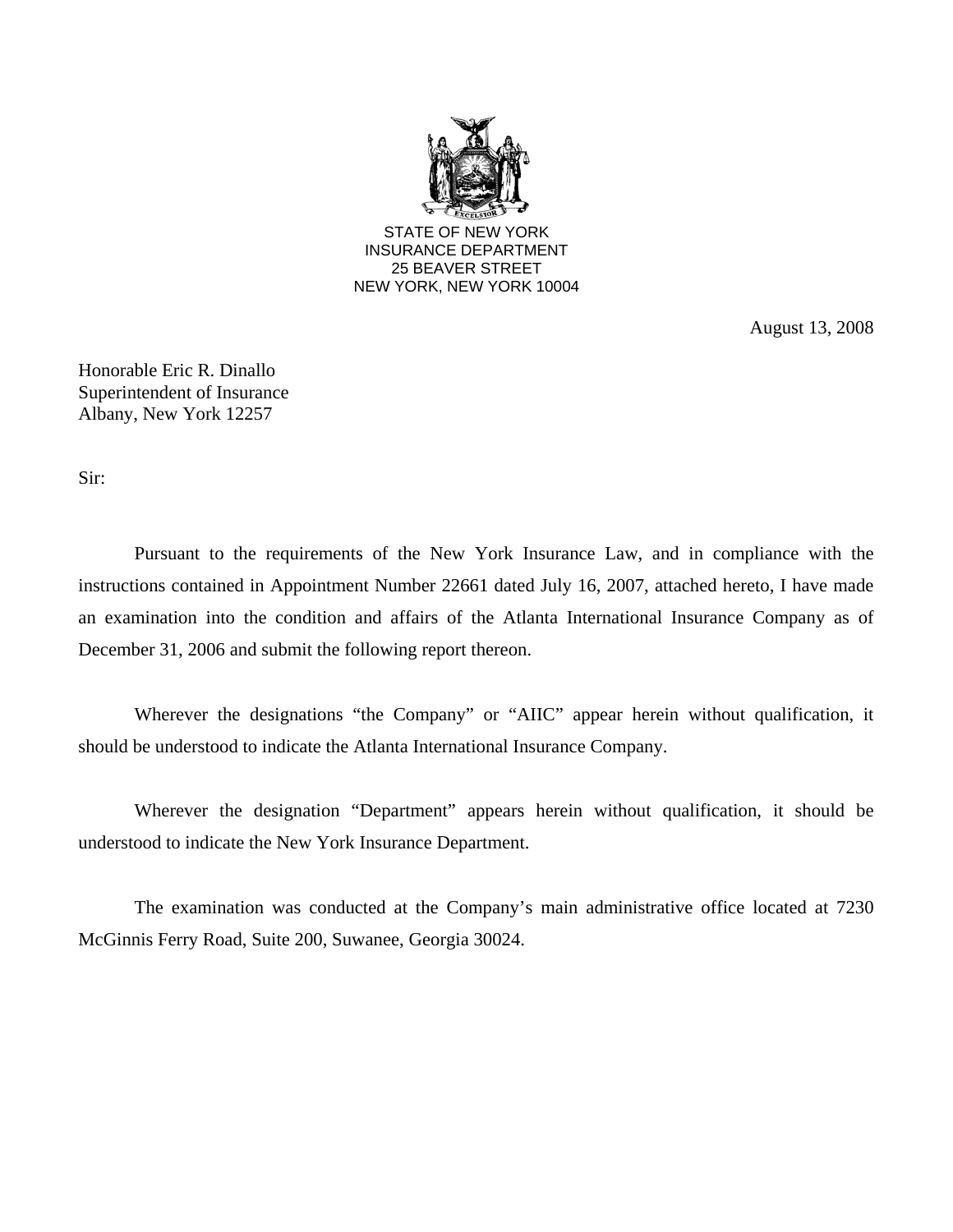#### 1. SCOPE OF EXAMINATION

<span id="page-3-0"></span>The previous examination was conducted as of December 31, 2001. This examination covers the five-year period from January 1, 2002, through December 31, 2006. Transactions occurring subsequent to this period were reviewed where deemed appropriate, by the examiner.

The examination comprised a complete verification of assets and liabilities as of December 31, 2006. The examination included a review of income, disbursements and company records deemed necessary to accomplish such verification, and utilized, to the extent considered appropriate, work performed by the Company's independent certified public accountants ("CPA"). A review or audit was also made of the following items as called for in the Examiners Handbook of the National Association of Insurance Commissioners ("NAIC"):

> History of the Company Management and control Corporate records Fidelity bonds and other insurance Territory and plan of operation Growth of the Company Business in force by states Loss experience Reinsurance Accounts and records Financial statements

A review was also made to ascertain what action was taken by the Company with regard to comments and recommendations in the prior report on examination.

This report on examination is confined to financial statements and comments on those matters, which involve departures from laws, regulations or rules, or which are deemed to require explanation or description.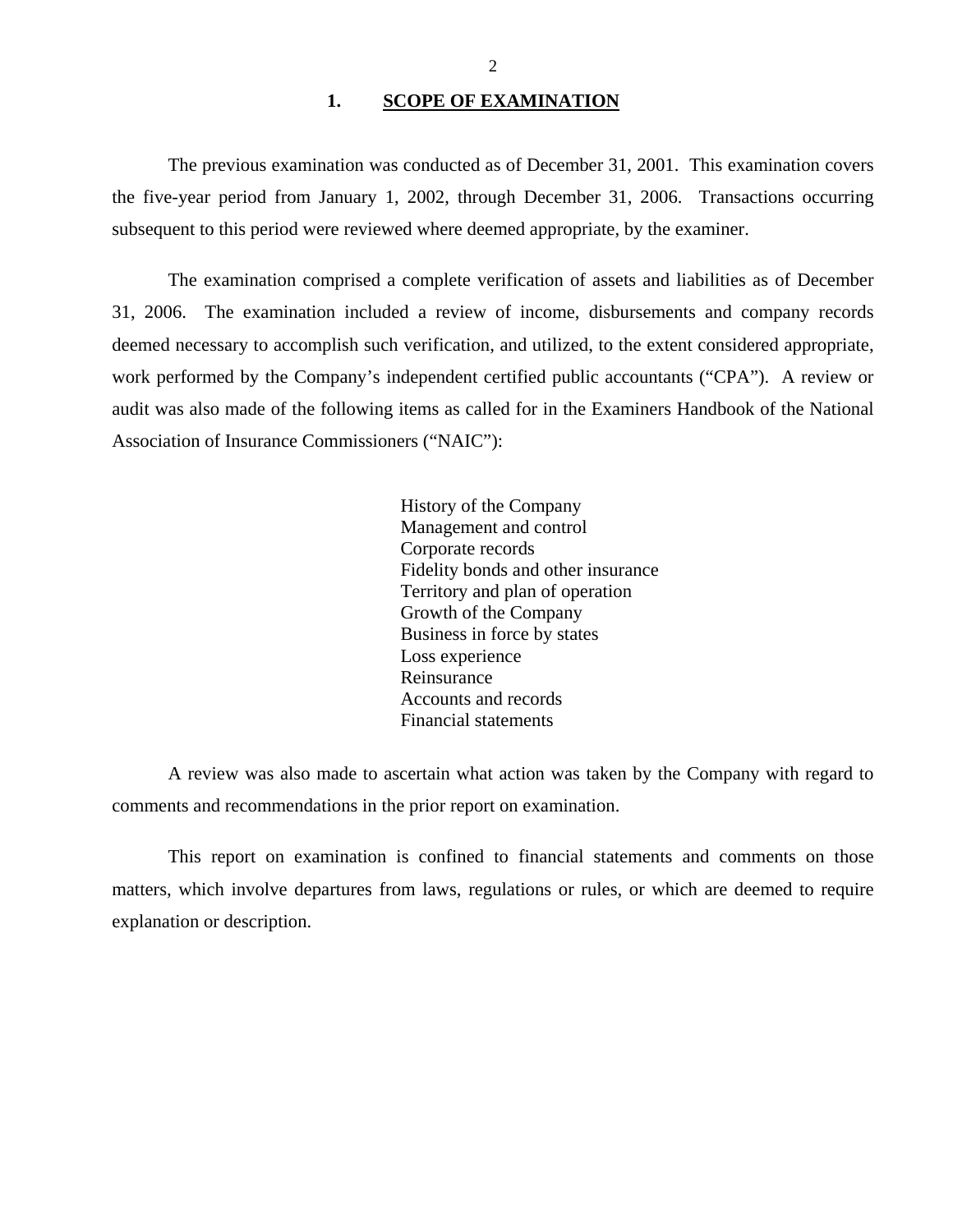#### **2. DESCRIPTION OF COMPANY**

<span id="page-4-0"></span>The Company was incorporated on January 21, 1929, under the laws of the State of New York under the sponsorship of the Yorkshire Group and began business January 22, 1929. Operations of the company were conducted under the title Seaboard Fire and Marine Insurance Company of New York from organization until October 1, 1975, when the Company was acquired by Alexander Howden Group U.S., Inc., and its name was changed to Drake Insurance Company of New York. Through this immediate parent or at other times through related parental units, the Company was a member of the British worldwide insurance brokerage network of Alexander Howden Group Ltd. (UK). On January 1, 1980, the name Atlanta International Insurance Company was adopted.

In 1982, the Alexander Howden Group Ltd. (UK) was purchased by Alexander & Alexander Services, Inc. ("A&A Services"). A&A Services and its subsidiaries provided insurance brokerage risk management, and human resource management consulting services to clients worldwide. The Company's then immediate parent, Alexander Howden Group U.S., Inc., changed its name to Atlanta Group, Inc. in 1986. The name was changed again to A&A Underwriting Services Inc. ("A&A US") in 1994.

In March 1985, the Company ceased its underwriting operations following notification from A.M. Best and Company that its rating for 1985 would be "not assigned." The then ultimate parent, A&A Services made a business decision not to re-enter the business of underwriting insurance. Since that time, management has directed the run-off of the Company's inventory of claims.

At December 31, 1996, the Company was a wholly-owned subsidiary of A&A US, which in turn was a wholly-owned subsidiary of A&A Services. Atlanta International Insurance Company became a controlled insurer of Aon Corporation ("Aon") on January 15, 1997 through Subsidiary Corporation Inc., a wholly owned subsidiary of Aon upon acquisition of A&A Services. On February 21, 1997, Subsidiary Corporation Inc. was merged with A&A Services with A&A Services being the surviving entity. On December 31, 1997, A&A Services changed its name to Aon Group, Inc. (a Maryland corporation). A&A US, the immediate parent, subsequently changed its name to Aon Services Group, Inc. (a Delaware corporation).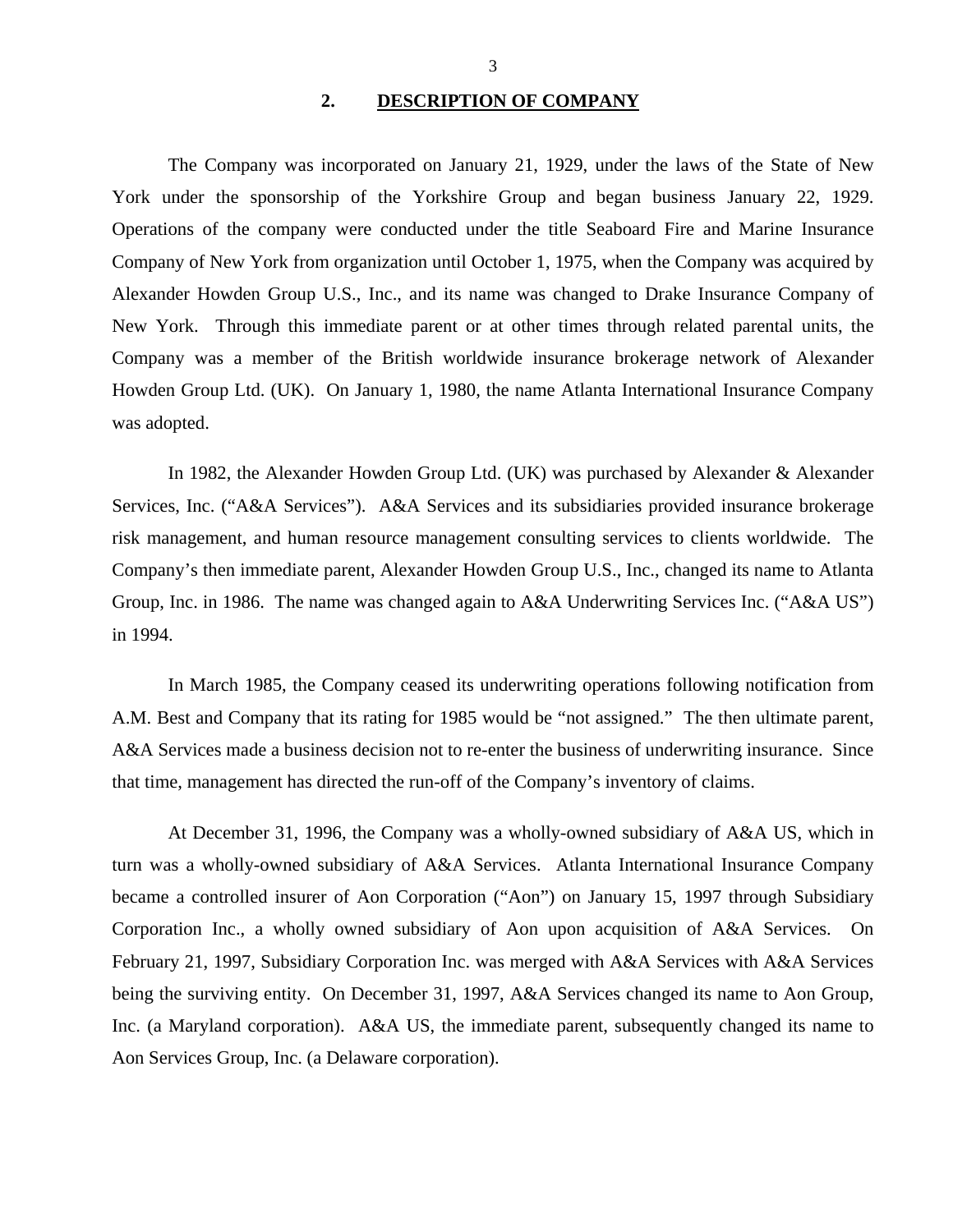At December 31, 2006, the capital paid in was \$2,560,932 consisting of 142,274 shares of common stock with a par value of \$18 per share. Gross paid-in and contributed surplus was \$6,141,052.

#### A. **Management**

Pursuant to the Company's charter and by-laws, as amended, management of the Company is vested in a board of directors, consisting of not less than thirteen nor more than twenty-one members. The board met at least one time during each calendar year. At December 31, 2006, the board of directors was comprised of the following eleven members:

| Name and Residence                  | <b>Principal Business Affiliation</b>                                                                |
|-------------------------------------|------------------------------------------------------------------------------------------------------|
| John W. Bing                        | Consultant,                                                                                          |
| New York, NY                        | Aon Specialty Re                                                                                     |
| Elizabeth W. Eaton                  | Secretary and Treasurer,                                                                             |
| Grayson, GA                         | <b>Atlanta International Insurance Company</b>                                                       |
| Michael F. Hurd<br>Clifton Park, NY | Vice President and Director of Field Financial<br>Services,<br>Combined Insurance Company of America |
| Peter J. Jacobus                    | President,                                                                                           |
| Atlanta, GA                         | <b>Atlanta International Insurance Company</b>                                                       |
| John S. Kinsella                    | Vice President – Claims,                                                                             |
| Duluth, GA                          | Aon Specialty Re                                                                                     |
| Robert J. Legg                      | Assistant Team Leader Claims,                                                                        |
| Alpharetta, GA                      | Aon Specialty Re                                                                                     |
| Peter L. Lindquist                  | Assistant Director and Actuary,                                                                      |
| Brooklyn, NY                        | <b>Aon Risk Consultants</b>                                                                          |
| Anita M. Sirotzki                   | <b>Assistant Vice President,</b>                                                                     |
| Alpharetta, GA                      | Aon Re Worldwide                                                                                     |
| Smajo A. Terzich                    | <b>Executive Vice President,</b>                                                                     |
| Western Springs, IL                 | Cambridge Integrated Services Group, Inc.                                                            |
| Clyde S. Tucker                     | <b>Executive Claims Consultant,</b>                                                                  |
| Kennesaw, GA                        | <b>Atlanta International Insurance Company</b>                                                       |
| Thomas A. Valentine                 | Consultant,                                                                                          |
| Roswell, GA                         | Thomas A. Valentine, LLC                                                                             |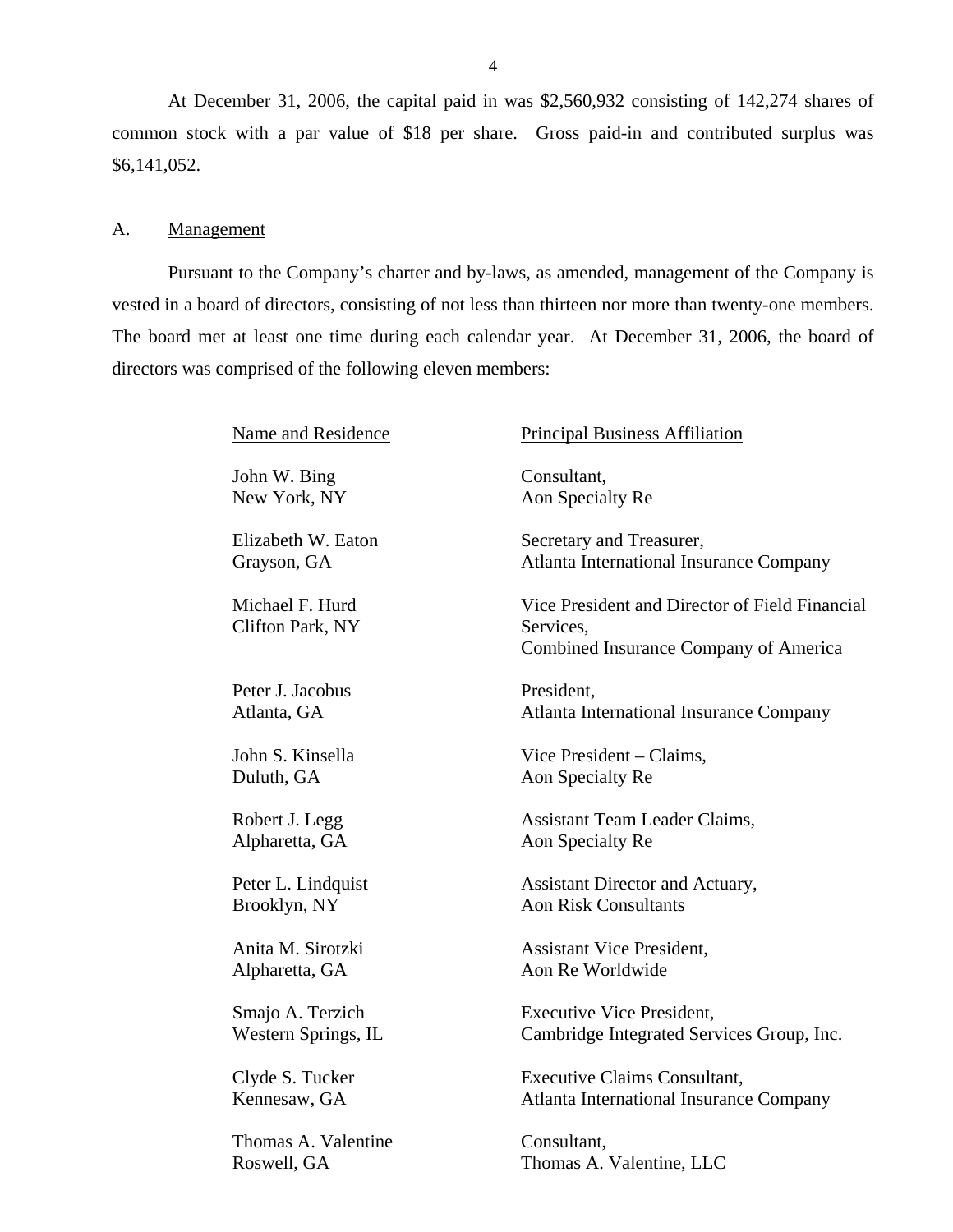A review of the minutes of the board of directors' meetings held during the examination period indicated that the meetings were generally well attended and each board member had an acceptable record of attendance.

The Company was not in compliance with Section 1201 (a)(5)(B)(v) of the New York Insurance Law or Article II, Section 2 of its by-laws, which states "The directors of the Corporation shall not be fewer than thirteen nor more than twenty-one in number."

At December 31, 2006, the Company's board consisted of eleven members. It is recommended that the Company reconstitute its board of directors to meet the requirements as set forth in Section  $1201(a)(5)(B)(v)$  of the New York Insurance Law and its by-laws.

A review of the board of directors' minutes during this examination period did not indicate that the investments made by Atlanta International Insurance Company were approved by the Company's board of directors in accordance with Section 1411(a) of the New York Insurance Law. Section 1411(a) of the New York Insurance Law provides that no domestic insurer shall make any loan or investment, unless authorized or approved by its board of directors or a committee thereof responsible for supervising or making such investment or loan.

It is recommended that the Company adhere to the provisions of Section 1411 (a) of the New York Insurance Law.

As of December 31, 2006 the principal officers of the Company were as follows:

Name Title

Peter J. Jacobus President Elizabeth W. Eaton Secretary/Treasurer Ronald D. Markovits Vice President

Richard E. Barry Deputy General Counsel

#### 1. Conflict of Interest

The Company has a procedure to distribute conflict of interest questionnaires to its board of directors, executive officers and to all principal employees on a yearly basis. A review of the Company's records was made for the period covered by this examination. This review was confined to the board of directors listed in the annual statements covered by this examination period. There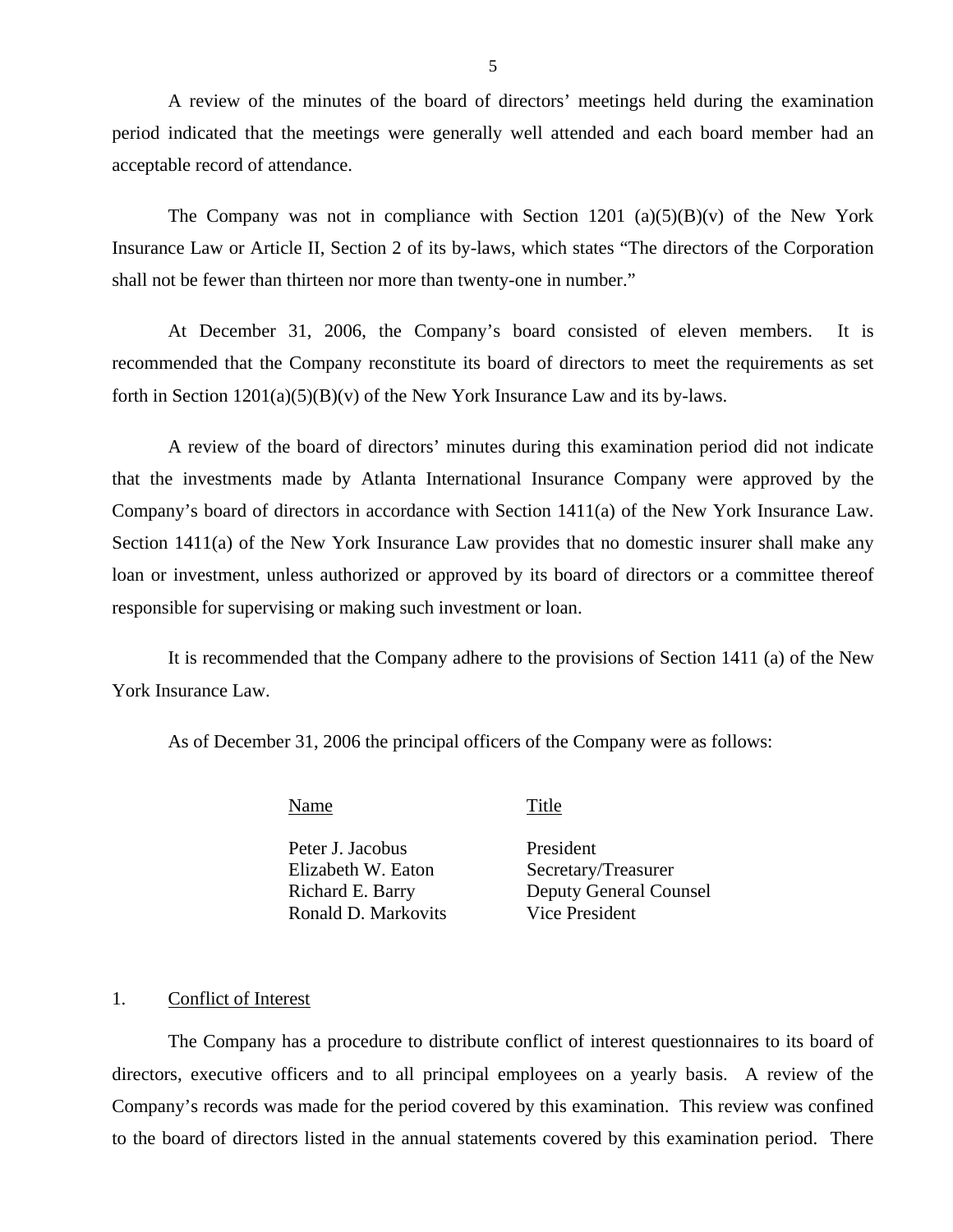<span id="page-7-0"></span>were instances where the Company was unable to provide the conflict of interest questionnaires for certain directors during the period covered this examination.

It is recommended that the Company exercise due care in obtaining and maintaining signed conflict of interest questionnaires from its board of directors, officers and employees.

#### B. Territory and Plan of Operation

As of December 31, 2006, the Company was licensed to write business in forty-one states and the District of Columbia. The Company did not write business in Colorado, Connecticut, Florida, Illinois, Michigan, Mississippi, Tennessee, Virginia and Wyoming.

As of December 31, 2006, the Company was authorized to transact the kinds of insurance as defined in the following numbered paragraphs of Section 1113(a) of the New York Insurance Law:

| Paragraph | Kind of Insurance                              |
|-----------|------------------------------------------------|
| 3         | Accident and health                            |
| 4         | Fire                                           |
| 5         | Miscellaneous property                         |
| 6         | Water damage                                   |
| 7         | Burglary and theft                             |
| 8         | <b>Glass</b>                                   |
| 9         | Boiler and machinery                           |
| 10        | Elevator                                       |
| 11        | Animal                                         |
| 12        | Collision                                      |
| 13        | Personal injury liability                      |
| 14        | Property damage liability                      |
| 15        | Workers' compensation and employers' liability |
| 16        | Fidelity and surety                            |
| 17        | Credit                                         |
| 19        | Motor vehicle and aircraft physical damage     |
| 20        | Marine and inland marine                       |
| 21        | Marine protection and indemnity                |

The Company is also authorized to transact such workers' compensation insurance as may be incidental to coverages contemplated under paragraphs 20 and 21 of Section 1113 (a) of the New York Insurance Law, including insurances described in the Longshoremen's and Harbor Workers' Compensation Act (Public Law No. 803,  $69<sup>th</sup>$  Congress as amended; 33 USC Section 901 et seq. as amended).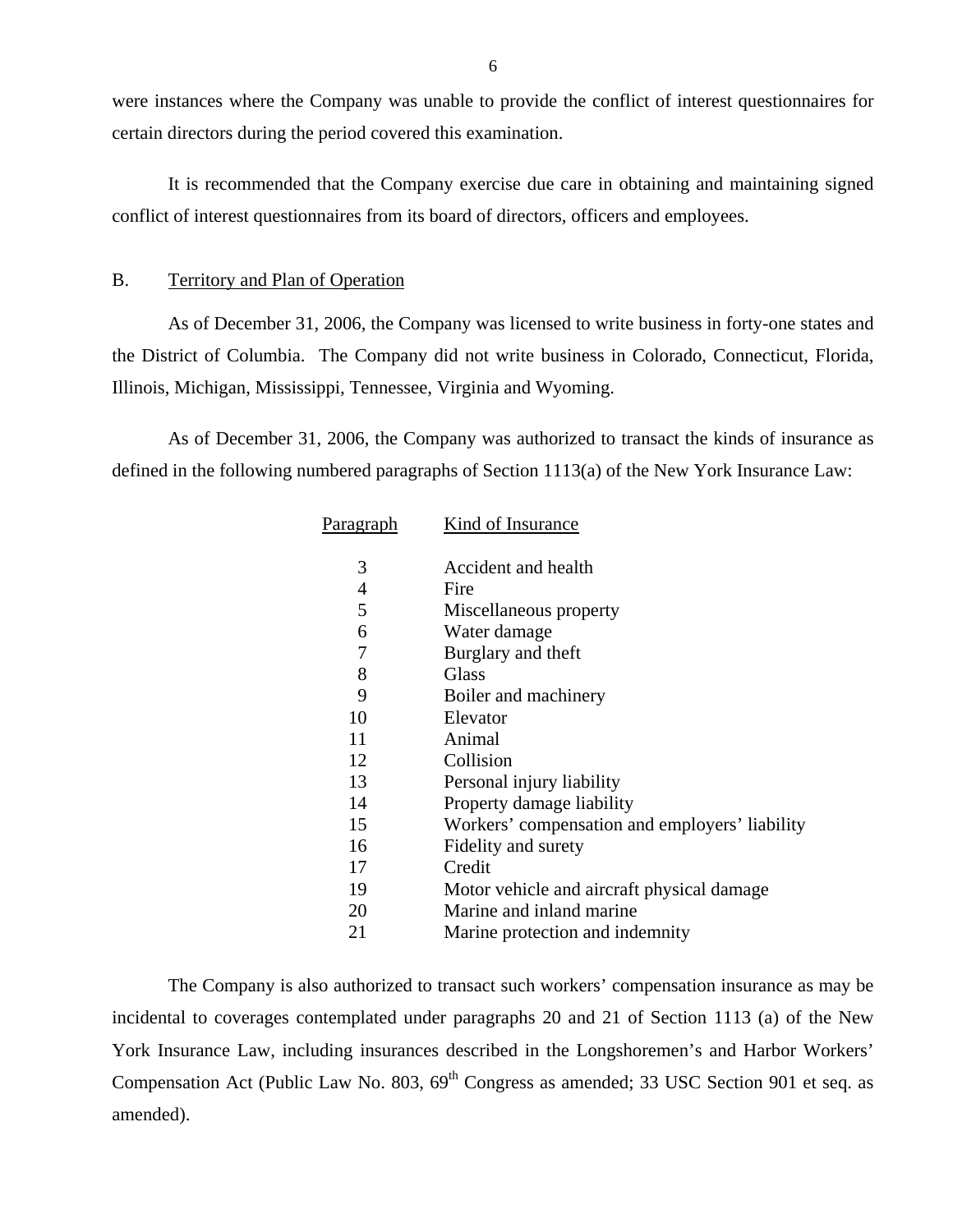<span id="page-8-0"></span>Based upon the lines of business for which the Company is licensed, and the Company's current capital structure, and pursuant to the requirements of Articles 13 and 41 of the New York Insurance Law, the Company is required to maintain a minimum surplus to policyholders in the amount of \$2,560,932.

In 1985, the Company ceased all underwriting operations. Since that time, management has directed the run-off of the company's inventory of claims. Pursuant to Section 1203(b) of the New York Insurance Law, the Company must obtain prior approval from the superintendent before it can resume an insurance business.

#### C. Reinsurance

The Company maintained extensive treaty and facultative reinsurance facilities for both property and casualty lines through 1985 at which time the Company ceased all underwriting operations. All reinsurance contracts were placed in run-off in May 1985.

In conjunction with the run-off, the company entered into a reinsurance transaction with Centre Reinsurance (Barbados) Limited ("Centre Re") in 1989, whereby it ceded to Centre Re virtually all of its loss reserves, loss adjusted expenses and unrecoverable reinsurance reserves of \$47 million for \$50 million in cash. In consideration for the premium received, Centre Re reimbursed the Company for substantially all gross losses and loss adjustment expenses, excluding unallocated loss adjustment expenses, reserved at January 1, 1989, as the underlying claims were paid. All reinsurance recoveries on such claims were credited to Centre Re.

As reserves deteriorated further, Centre Re provided additional reinsurance coverage of \$26.3 million above a self-insured retention by AIIC of \$12 million. At December 31, 2005, AIIC held a letter of credit from Centre Re in the amount of \$30.6 million to secure this transaction. As of December 31, 2005, AIIC had exhausted the self-insured retention and had utilized all of the additional \$26.3 million of Centre Re protection on an accrual basis

On August 31, 2006, the Company completed a commutation agreement with Centre Reinsurance Limited (f/k/a Centre Reinsurance (Barbados) Limited) ("Centre Re"), which was approved by the Department on August 1, 2006. The commutation agreement terminated the loss portfolio transfer reinsurance agreement effective as of January 1, 1989 (the "terminated agreement"), in which Centre Re agreed to reinsure certain risks insured by the Company.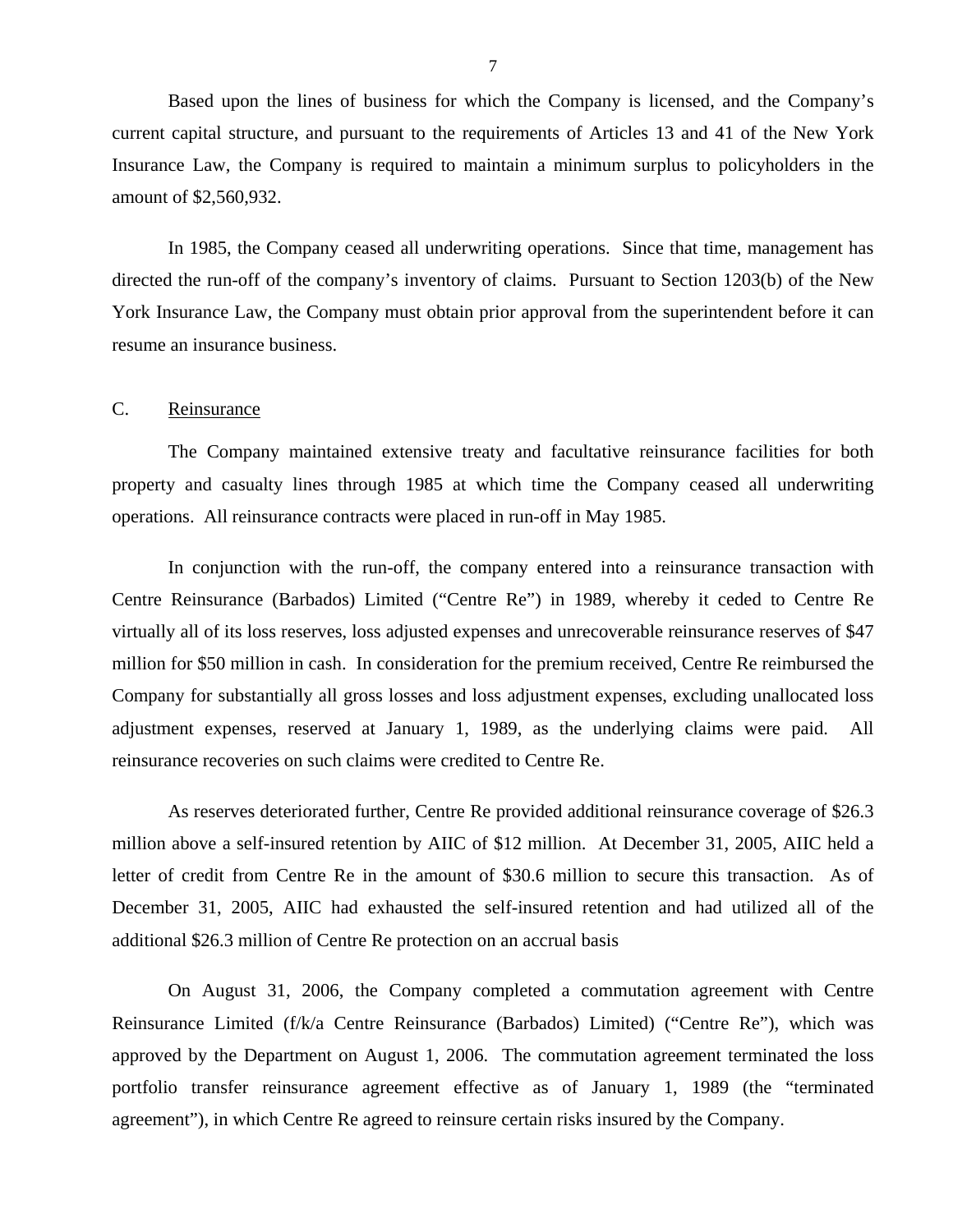At August 31, 2006, the effective date of the Commutation Agreement, the Company had \$17,012,000 of coverage remaining on the additional \$26,300,000 layer of protection, which it had fully utilized on an accrual basis. On that date, the Company also had reinsurance recoverable on Centre Re covered claims of \$5,824,000 and held a letter of credit from Centre in the amount of \$30,593,000 to collateralize the aforementioned transaction.

Pursuant to the commutation agreement and the settlement agreement (attached to the commutation agreement), the Company received \$40,207,742 (\$30,379,159 under the commutation agreement plus \$9,828,583 pursuant to the settlement agreement). Of this amount, \$22,835,760 reimbursed the Company for its remaining limit (\$17,012,077) plus reinsurance recoverable currently due (\$5,823,683), \$17,122,240 represented a premium adjustment calculated pursuant to the terms of the terminated agreement, and \$249,742 was for interest income (\$221,159 under the commutation agreement, calculated from the June 12, 2006, notice date of the commutation agreement to the September 8, 2006, payment date plus \$28,583 under the settlement agreement, calculated from the June 12, 2006, notice date of the commutation agreement to the July 17, 2006, payment date).

The aforementioned letter of credit in the amount of \$30,592,498, held by the Company to collateralize the terminated agreement, was cancelled effective September 22, 2006, pursuant to the terms of the commutation agreement.

It is the Company's policy to obtain the appropriate collateral for its cessions to unauthorized reinsurers. Letters of credit and trust accounts obtained by the Company to take credit for cessions to unauthorized reinsurers were reviewed and found to be in compliance with Department Regulations 133 and 114, respectively.

All ceded reinsurance agreements in effect as of the examination date were reviewed and found to contain the required clauses, including an insolvency clause meeting the requirements of Section 1308 of the New York Insurance Law.

Examination review of the Schedule F data reported by the Company in its filed annual statement was found to accurately reflect its reinsurance transactions. Additionally, management has represented that all material ceded reinsurance agreements transfer both underwriting and timing risk as set forth in NAIC Accounting Practices and Procedures Manual Statements of Statutory Accounting Principles ("SSAP") No. 62. Representations were supported by appropriate risk transfer analyses and an attestation from the Company's chief executive officer pursuant to Department Circular Letter No. 8 (2005). Additionally, examination review indicated that the Company was not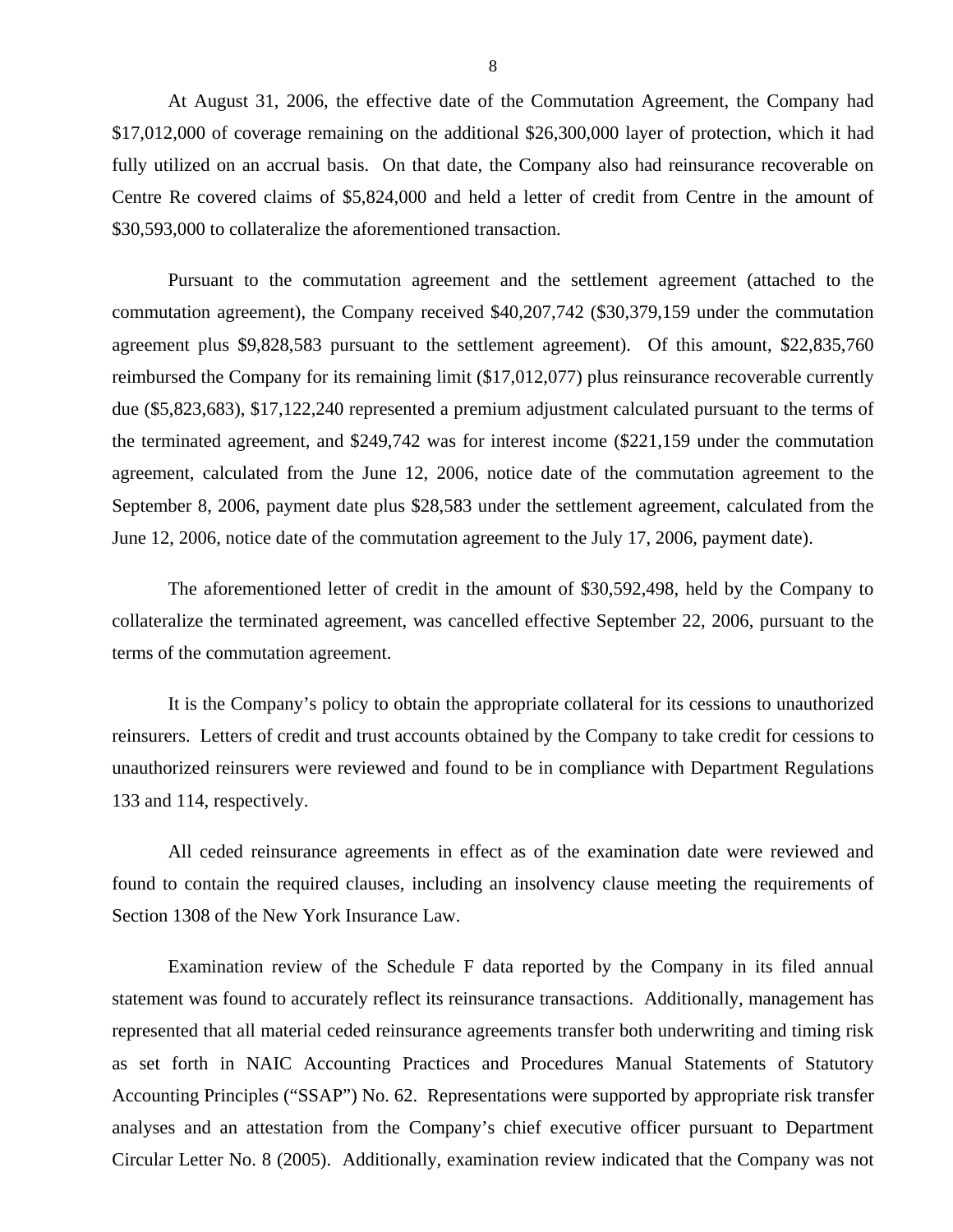<span id="page-10-0"></span>a party to any finite reinsurance agreements. All ceded reinsurance agreements were accounted for utilizing reinsurance accounting as set forth in paragraphs 25 and 26 of SSAP No. 62.

#### D. Holding Company System

As of December 31, 2006, Aon Corporation ("Aon") is the ultimate parent in the holding company system. No person beneficially owns more than 10% of the presently issued and outstanding shares of Aon. The immediate parent is Aon Services Group, Inc. and the intermediate parent is Aon Group, Inc.

Atlanta International Insurance Company became a controlled insurer of Aon Corporation ("Aon") on January 15, 1997 through Aon Group, Inc., a wholly owned subsidiary of Aon, which owns 100% of Aon Services Group, Inc., which owns 100% of Atlanta International Insurance Company.

A review of the holding company registration statements filed with this Department indicated that such filings were filed in a timely manner pursuant to Article 15 of the New York Insurance Law and Department Regulation 52.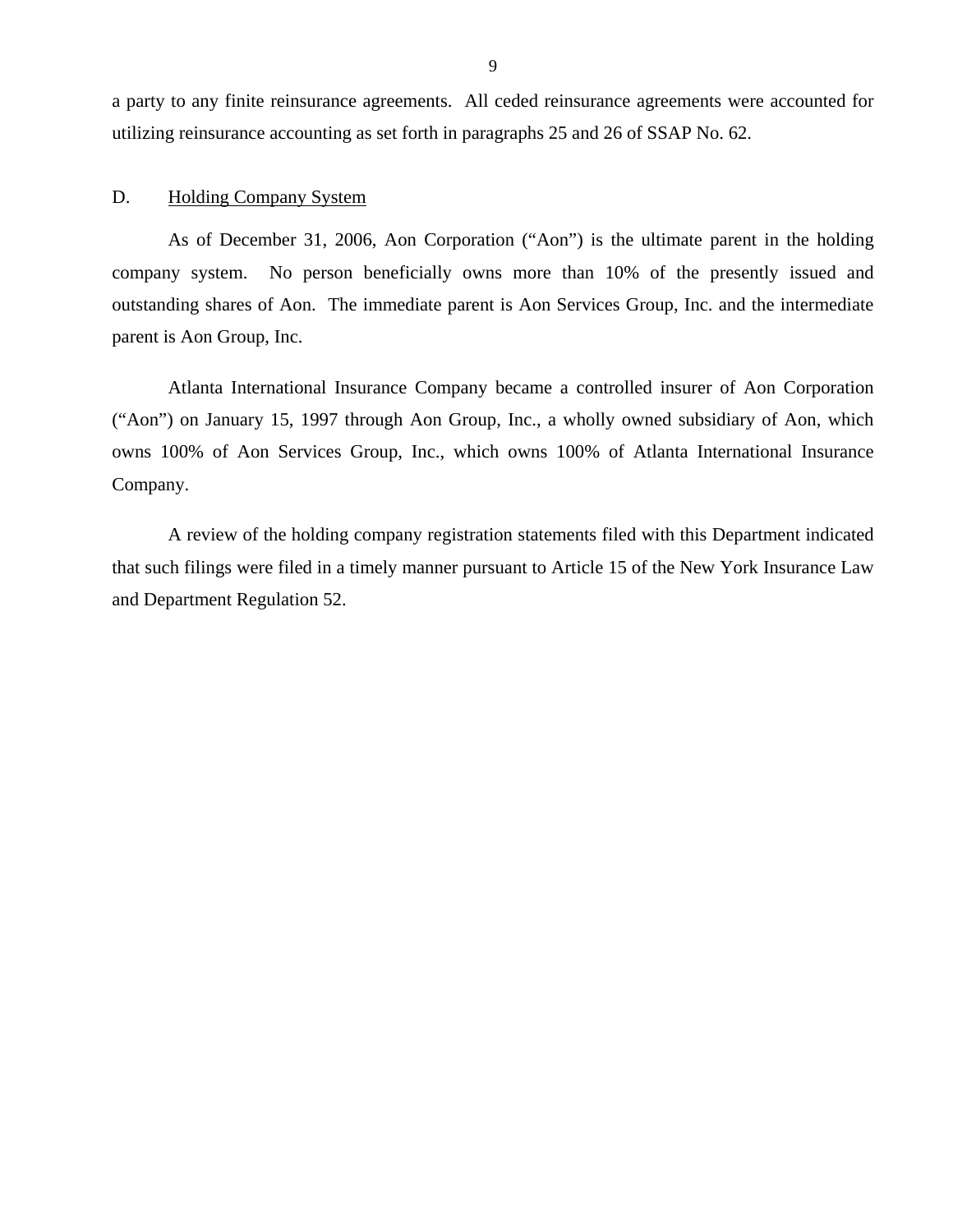The following is an abridged chart of the Company's holding company system as of December 31, 2006:

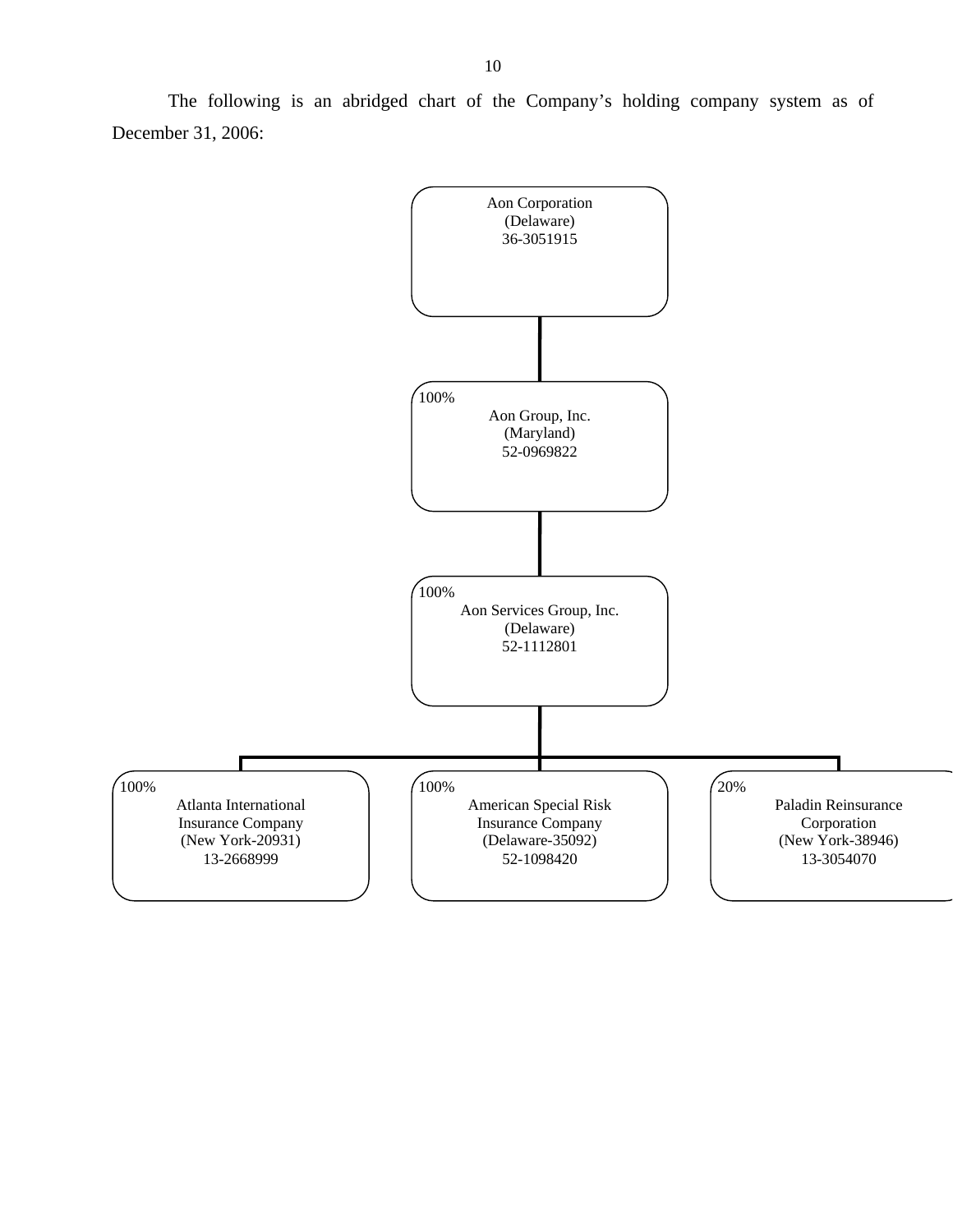<span id="page-12-0"></span>At December 31, 2006, the Company was party to the following agreements with other members of its holding company system:

#### 1. Tax Allocation Agreement

On December 31, 1997, the Company entered into a tax allocation agreement with its ultimate parent, Aon Corporation and its affiliates, which was approved by the Department.

As determined by this examination, the tax allocation agreement by and between the Company and its ultimate parent, Aon Corporation met the minimum guidelines set forth in Department's Circular Letter No. 33 (1979).

#### 2. Investment Advisory Agreement

Subsequent to the examination date, the Company entered into an investment advisory agreement with Aon Advisors, Inc., which was non-disapproved by the Department pursuant to the provisions of Section 1505 of the New York Insurance Law on March 5, 2007.

#### E. Section 1307 Loans

As of December 31, 2006, the Company reported loans in the amount of \$49,200,000 as segregated surplus under the caption "Section 1307 loans" in its filed annual statement. This item represents amounts borrowed from the Company's parent, Aon Services Group, Inc (formerly A&A Underwriting Services Inc.) pursuant to the provisions of Section 1307(a) of the New York Insurance Law. The entire amount of these loans was received prior to this examination period. The loan agreements provide that these loans will accrue interest at a specified rate. However, the Company has received a waiver of interest from Aon Services Group, Inc. through December 31, 2006. All of these loan agreements have been submitted to, and approved by, this Department pursuant to the provisions of Section 1307(d) of the New York Insurance Law.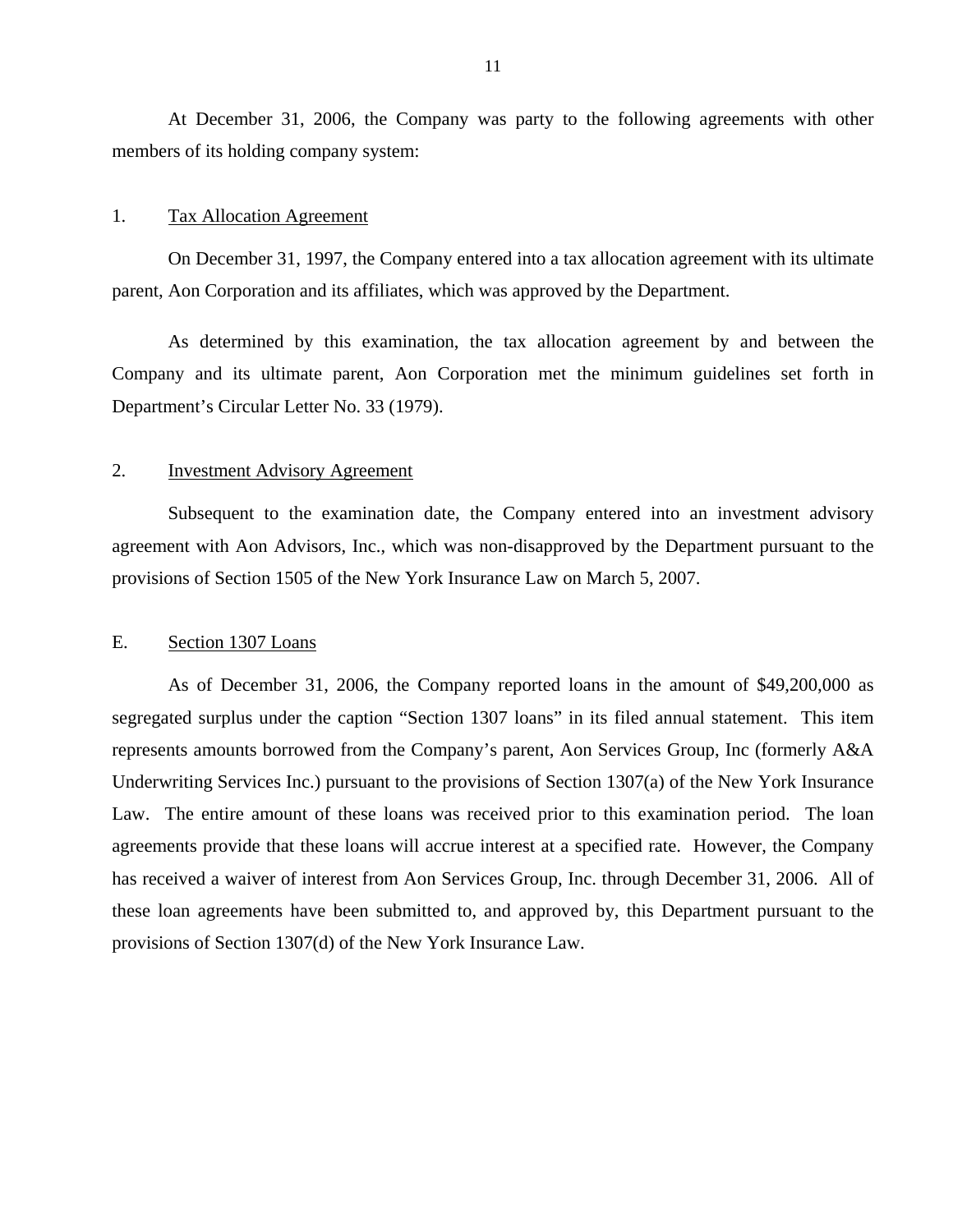#### F. Significant Operating Ratios

The following ratios have been computed as of December 31, 2006 based upon the results of this examination:

| Net premiums written in 2006 to surplus as regards policyholders                          | N/A    |
|-------------------------------------------------------------------------------------------|--------|
| Liabilities to liquid assets (cash and invested assets less investments<br>in affiliates) | 70.35% |
| Premiums in course of collection to surplus as regards policyholders                      | N/A    |

The net premiums written in 2006 to surplus as regards policyholders and premiums in course of collection to surplus as regards policyholders ratios are not applicable due to the Company's runoff status. The liabilities to liquid assets ratio fell within the benchmark range set forth in the Insurance Regulatory Information System of the National Association of Insurance Commissioners.

The underwriting ratios presented below are on an earned/incurred basis and encompass the five-year period covered by this examination:

|                                                               | Amounts                    | Ratios                 |
|---------------------------------------------------------------|----------------------------|------------------------|
| Losses incurred and loss adjustment expenses incurred         | \$1,618,433                | $(360.45)\%$           |
| Other underwriting expenses incurred<br>Net underwriting gain | (15,999,938)<br>13,932,497 | 3,563.40<br>(3,102.95) |
|                                                               |                            |                        |
| Premiums earned                                               | \$(449,008)                | 100.00%                |

#### G. Accounts and Records

During the period under examination, the examiners noted the following deficiencies in the Company's system of accounts and records and annual statement reporting:

#### 1. Reinsurance Recoverable

Upon review of the items reported as admitted assets under the caption "Reinsurance recoverable on paid loss and loss adjustment expenses", it was noted that the Company does not always bill its reinsurers on a timely basis pursuant to the terms of the reinsurance agreements. The Company reports all unbilled recoverable balances in the "current" column of Schedule F – Part 4 of its annual statement, and does not begin aging its ceded reinsurance balances recoverable until such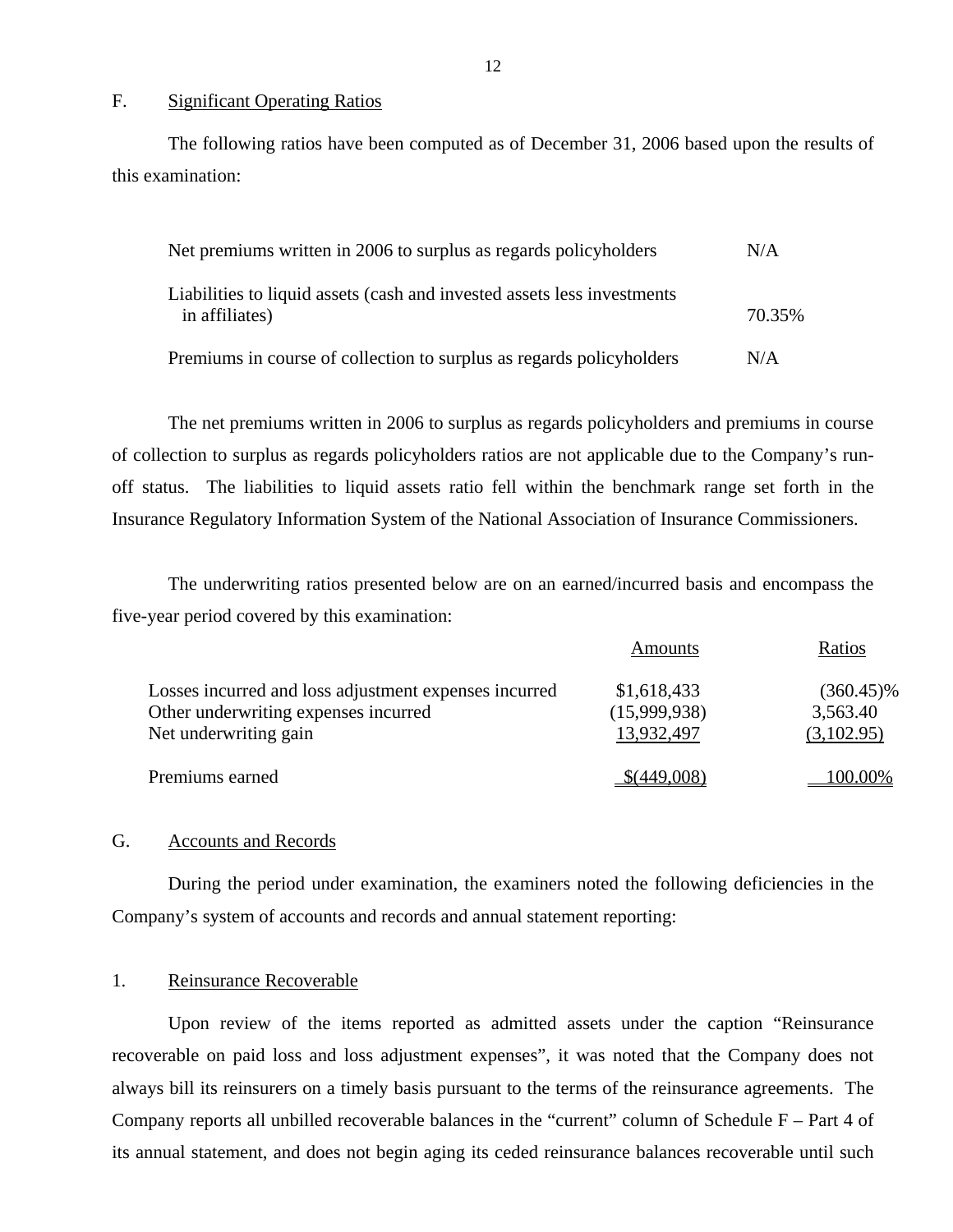<span id="page-14-0"></span>balances have been billed. The Annual Statement Instructions for Property and Casualty Insurance Companies from the National Association of Insurance Commissioners provides that:

> "For purposes of completing Columns 5 through 9, a paid loss and paid loss adjustment expense recoverable is due pursuant to original contract terms (as the contract stood on the date of execution)."

Reinsurance recoverable balances more than 90 days past due are considered in the determination of the liability item "Provision for reinsurance." No change has been made to the liability account "Provision for reinsurance" for the effect of the incorrect aging of the recoverable balances due to the immateriality of the amounts.

It is recommended that the Company age its paid loss and loss adjustment expense recoverable balances based on the terms of the reinsurance contracts pursuant to the provisions of the Annual Statement Instructions for Property and Casualty Insurance Companies from the National Association of Insurance Commissioners. It is noted that a similar recommendation was contained in the prior report on examination.

#### 2. Reinsurance Contract with Riunione Adriatica di Sicurta

The prior report on examination noted that the Company was unable to locate an assumed reinsurance contract with Riunione Adriatica di Sicurta and recommended that the Company endeavor to locate this contract. As of the date of this report, the Company has been unable to locate this assumed reinsurance contract. The Company continues to report assumed loss and loss adjustment expense reserves related to this contract as of December 31, 2006.

It is recommended that the Company continue its efforts to locate the assumed reinsurance contract with Riunione Adriatica di Sicurta.

#### 3. Contract with Certified Public Accountant ("CPA")

The review of the contractual agreements between the Company and Ernst  $&$  Young LLP, its independent auditor during the examination period, revealed that they did not contain certain provisions required by Section 89.2 of Department Regulation 118 as follows:

"(a) on or before May  $31<sup>st</sup>$ , the CPA shall provide an audited financial statement of such insurer and of any subsidiary required by Section 307 (b)(1) of the Insurance Law together with an opinion on the financial statements of such insurer and any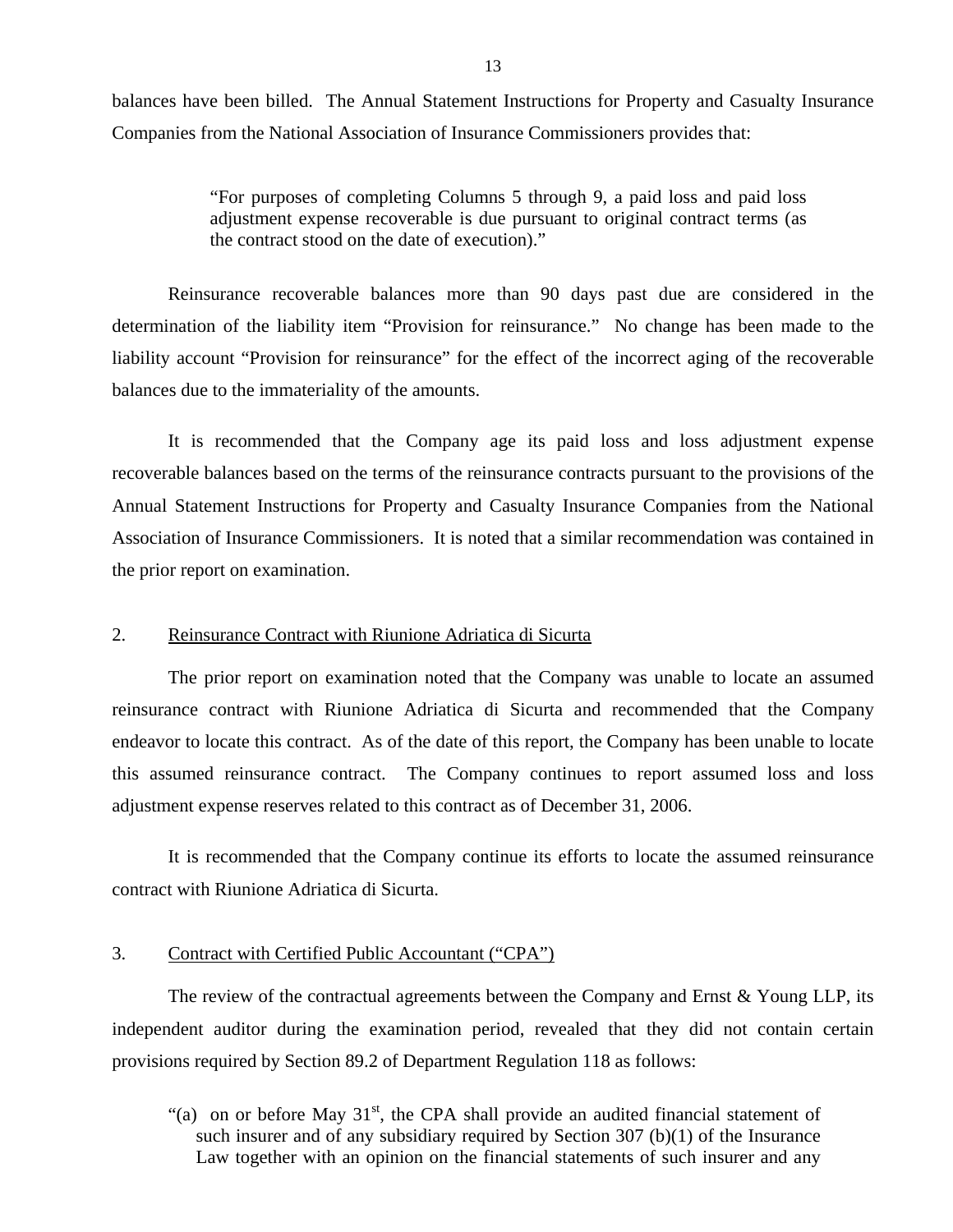such subsidiary for the prior calendar year and an evaluation of the insurer's and any such subsidiary's accounting procedures and internal control systems as are necessary to the furnishing of the opinion;

- (b) any determination by the CPA that the insurer has materially misstated its financial condition as reported to the superintendent or that the insurer does not meet minimum capital or surplus to policyholder requirements set forth in the Insurance Law shall be given by the CPA, in writing, to the superintendent within 15 calendar days following such determination; and
- (c) the workpapers and any communications between the CPA and the insurer relating to the audit of the insurer shall be made available for review by the superintendent at the offices of the insurer, at the Insurance Department or at any other reasonable place designated by the superintendent. The CPA must retain for review such workpapers and communications in accordance with the provisions of Part 243 of this Title (Regulation 152). More specifically, such workpapers and communications must be retained by the CPA for the period specified in sections 243.2 (b)(7) and (c) of this Title…"

It is recommended that the Company comply with the provisions of Section 307(b) of the New York Insurance Law and Department Regulation 118 with respect to its written engagement contracts with its CPA.

#### 4. Management Service Agreement

The prior report on examination indicated that the Company entered into a service agreement with its then affiliate, Cambridge Integrated Services Group, Inc ("Cambridge"), effective January 1, 1997. Under the terms under the agreement, Cambridge agrees to provide the Company services for management and all related insurance functions. In turn, the Company agrees to reimburse Cambridge for the actual cost of these services.

As of December 31, 2006, Cambridge has since been sold and FFG Insurance Company ("FFG"), an affiliate has assumed the duties of handling the management functions of the Company in lieu of a management and/or service agreement. The Company has indicated that FFG is reimbursed by the Company for the actual cost of these services.

It is recommended that the Company formalize a written management service agreement with FFG Insurance Company and file such with the Department pursuant to the provisions of Section 1505 of the New York Insurance Law.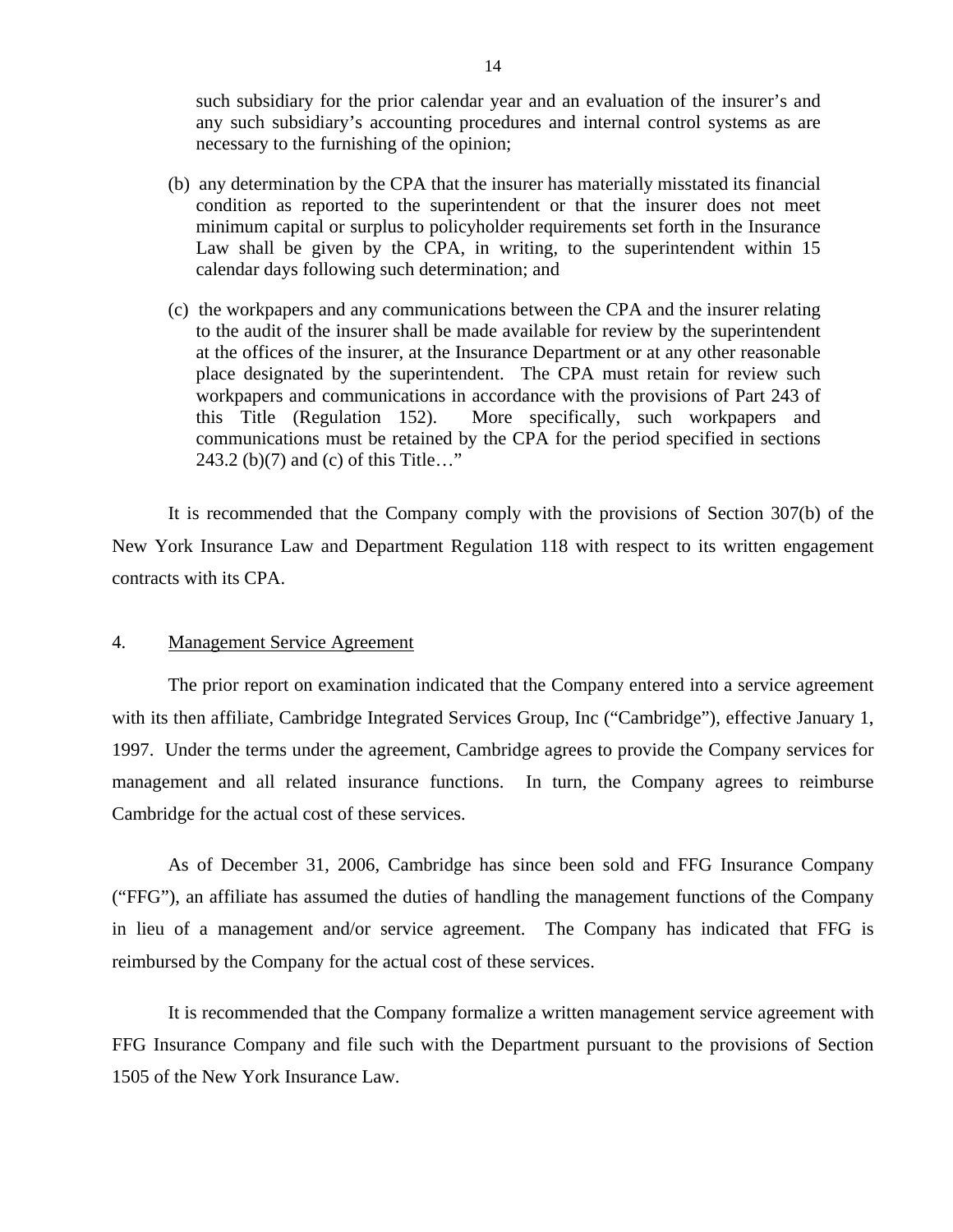## A. Balance Sheet

The following shows the assets, liabilities and surplus as regards policyholders as of December 31, 2006 as determined by this examination. This statement is the same as the balance sheet filed by the Company.

|                                                      |              | Non-Admitted | Net Admitted |
|------------------------------------------------------|--------------|--------------|--------------|
| Assets                                               | Assets       | Assets       | Assets       |
| <b>Bonds</b>                                         | \$7,621,271  |              | \$7,621,271  |
| Cash and short-term investments                      | 40,006,952   |              | 40,006,952   |
| Investment income due and accrued                    | 194,089      |              | 194,089      |
| Amounts recoverable from reinsurers                  | 1,584,736    |              | 1,584,736    |
| Funds held by or deposited with reinsured companies  | 6,602        |              | 6,602        |
| Other amounts receivable under reinsurance contracts | 95,944       |              | 95,944       |
| Net deferred tax asset                               | 140,633      | \$140,633    |              |
| Total assets                                         | \$49,650,227 | \$140,633    | \$49,509,594 |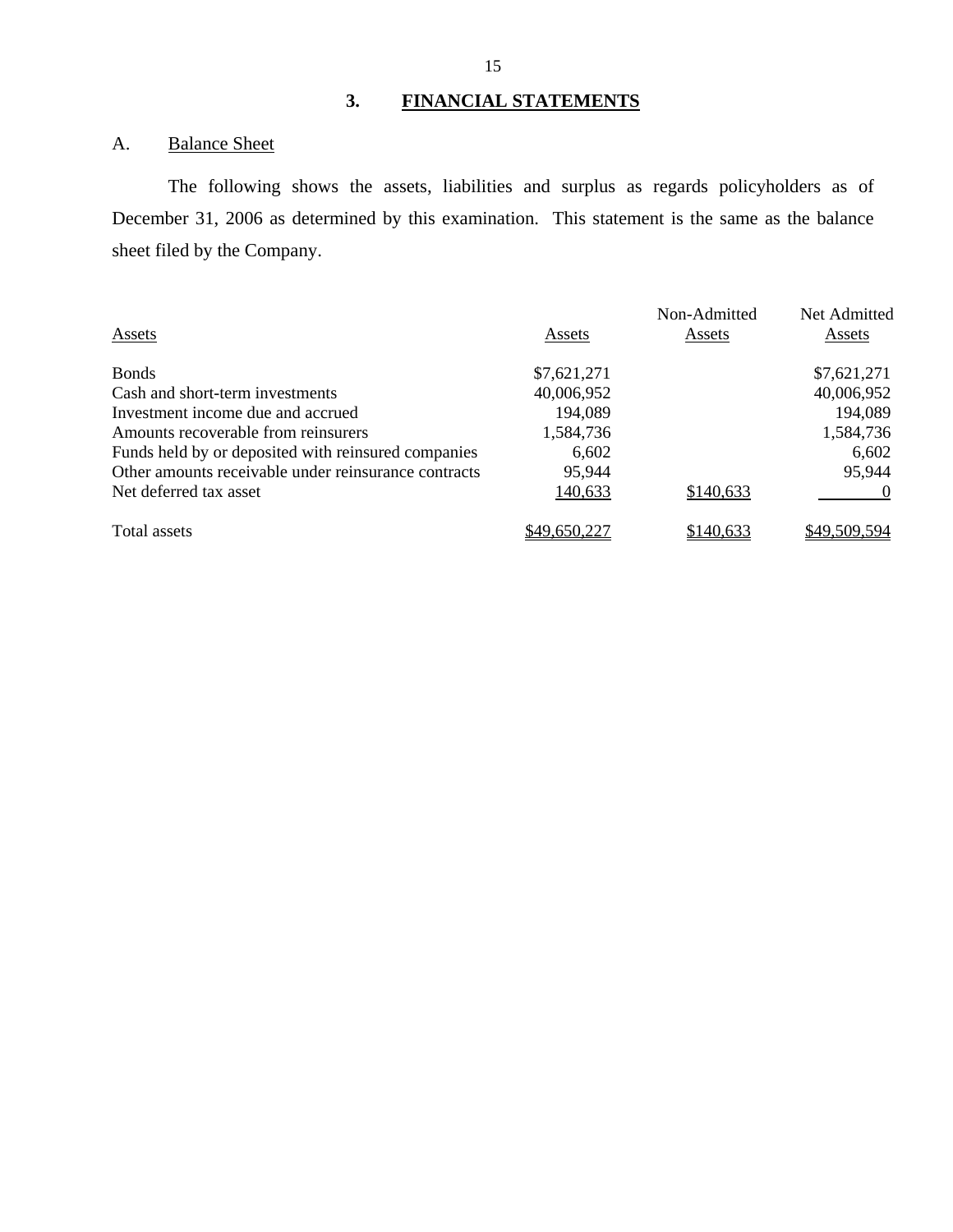#### Liabilities, Surplus and Other Funds

| Liabilities                                      |              | Amount       |
|--------------------------------------------------|--------------|--------------|
| Losses and loss adjustment expenses              |              | \$8,692,863  |
| Reinsurance payable on paid losses and loss      |              |              |
| adjustment expenses                              |              | 104,684      |
| Commission payable, contingent commissions       |              |              |
| and other similar charges                        |              | 560          |
| Current federal and foreign income taxes         |              | 3,821,313    |
| Ceded reinsurance premiums payable               |              | 596,035      |
| Funds held by company under reinsurance treaties |              | 8,657,202    |
| Provision for reinsurance                        |              | 434,198      |
| Drafts outstanding                               |              | 9,913        |
| Payable to parent, subsidiaries and affiliates   |              | 159,255      |
| Reserve for unrecoverable reinsurance            |              | 11,168,735   |
| <b>Total liabilities</b>                         |              | \$33,644,756 |
| <b>Surplus and Other Funds</b>                   |              |              |
| Common capital stock                             | \$2,560,932  |              |
| Surplus notes                                    | 49,200,000   |              |
| Gross paid-in and contributed surplus            | 6,141,052    |              |
| Unassigned funds (surplus)                       | (42,037,146) |              |
| Surplus as regards policyholders                 |              | 15,864,838   |
| Total liabilities, surplus and other funds       |              | \$49,509,594 |

NOTE 1: The Internal Revenue Service has completed its audits of the consolidated federal income tax returns filed on behalf of the Company through tax year 2004. All material adjustments, if any, made subsequent to the date of examination and arising from said audits, are reflected in the financial statements included in this report. The Internal Revenue Service has not yet begun to audit federal income tax returns covering tax year 2006. The examiner is unaware of any potential exposure of the Company to any tax assessment and no liability has been established herein relative to such contingency.

NOTE 2: No liability appears in the balance sheet for loans totaling \$49,200,000 through December 31, 2006. The loans were granted pursuant to Section 1307 of the New York Insurance Law. As provided in Section 1307, repayment of the principal and interest shall only be made out of free and divisible surplus and is subject to prior approval of the Superintendent of Insurance of the State of New York.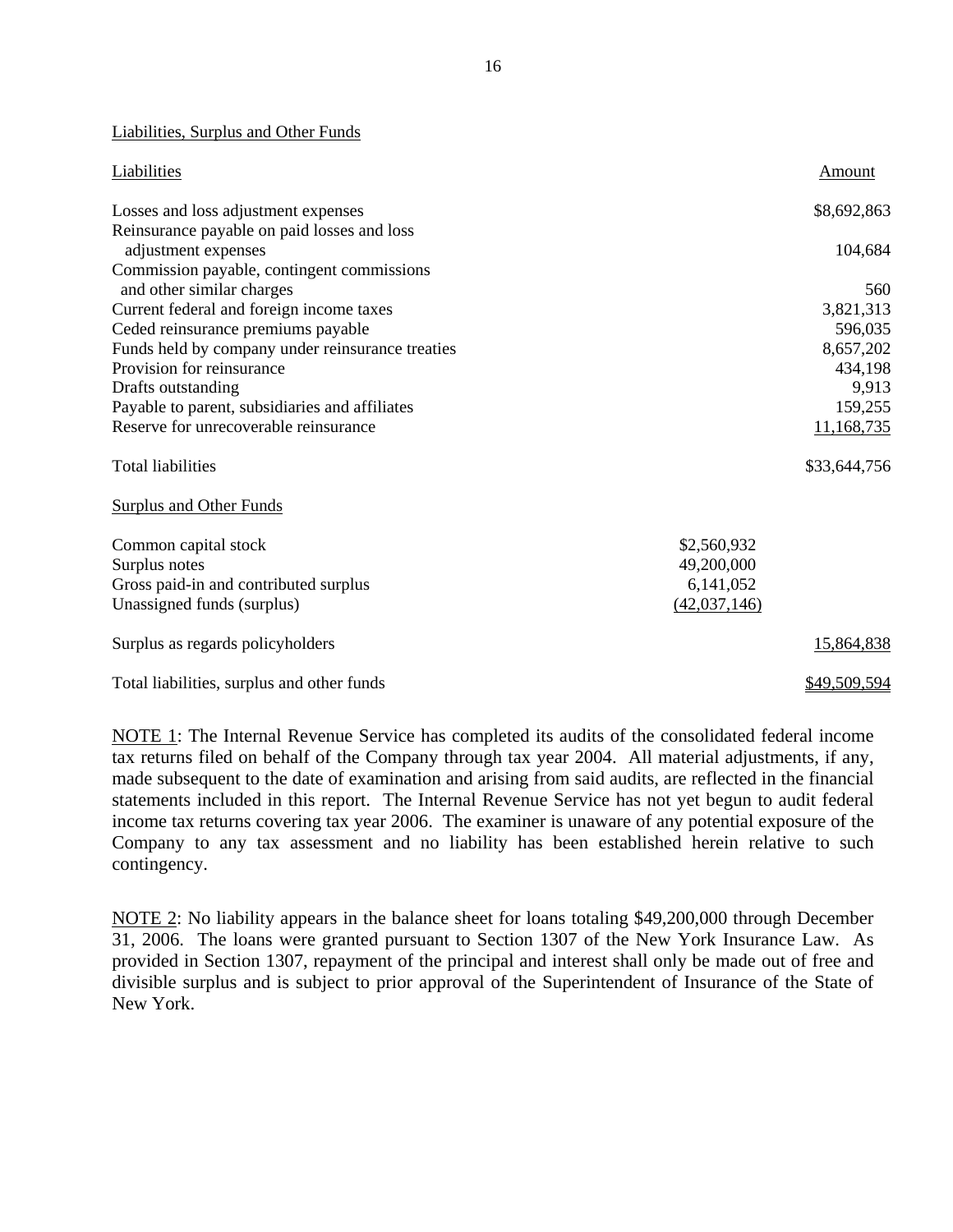B. Underwriting and Investment Exhibit

Surplus as regards policyholders increased \$7,103,681 during the five-year examination period January 1, 2002, through December 31, 2006 detailed as follows:

## Statement of Income

| <b>Underwriting Income</b>                                                           |                             |                |
|--------------------------------------------------------------------------------------|-----------------------------|----------------|
| Premiums earned                                                                      |                             | \$(449,008)    |
| Deductions:                                                                          |                             |                |
| Losses and loss adjustment expenses incurred                                         | \$1,618,433                 |                |
| Other underwriting expenses incurred<br>Premium adjustment - loss portfolio transfer | 1,122,302<br>(17, 122, 240) |                |
| Total underwriting deductions                                                        |                             | (14, 381, 505) |
| Net underwriting gain or (loss)                                                      |                             | \$13,932,497   |
| <b>Investment Income</b>                                                             |                             |                |
| Net investment income earned                                                         | \$3,616,064                 |                |
| Net realized capital gains or (losses)                                               | 282,341                     |                |
| Net investment gain or (loss)                                                        |                             | 3,898,405      |
| Other Income                                                                         |                             |                |
| Provision for unrecoverable reinsured losses                                         | \$(8,604,845)               |                |
| Dividends from reinsurance liquidations                                              | 964,638                     |                |
| Miscellaneous income                                                                 | 66,106                      |                |
| Total other income                                                                   |                             | (7,574,101)    |
| Net income after capital gains tax and before all federal                            |                             |                |
| and foreign income taxes                                                             |                             | \$10,256,801   |
| Federal and foreign income taxes incurred                                            |                             | 2,773,063      |
| Net income                                                                           |                             | \$7,483,738    |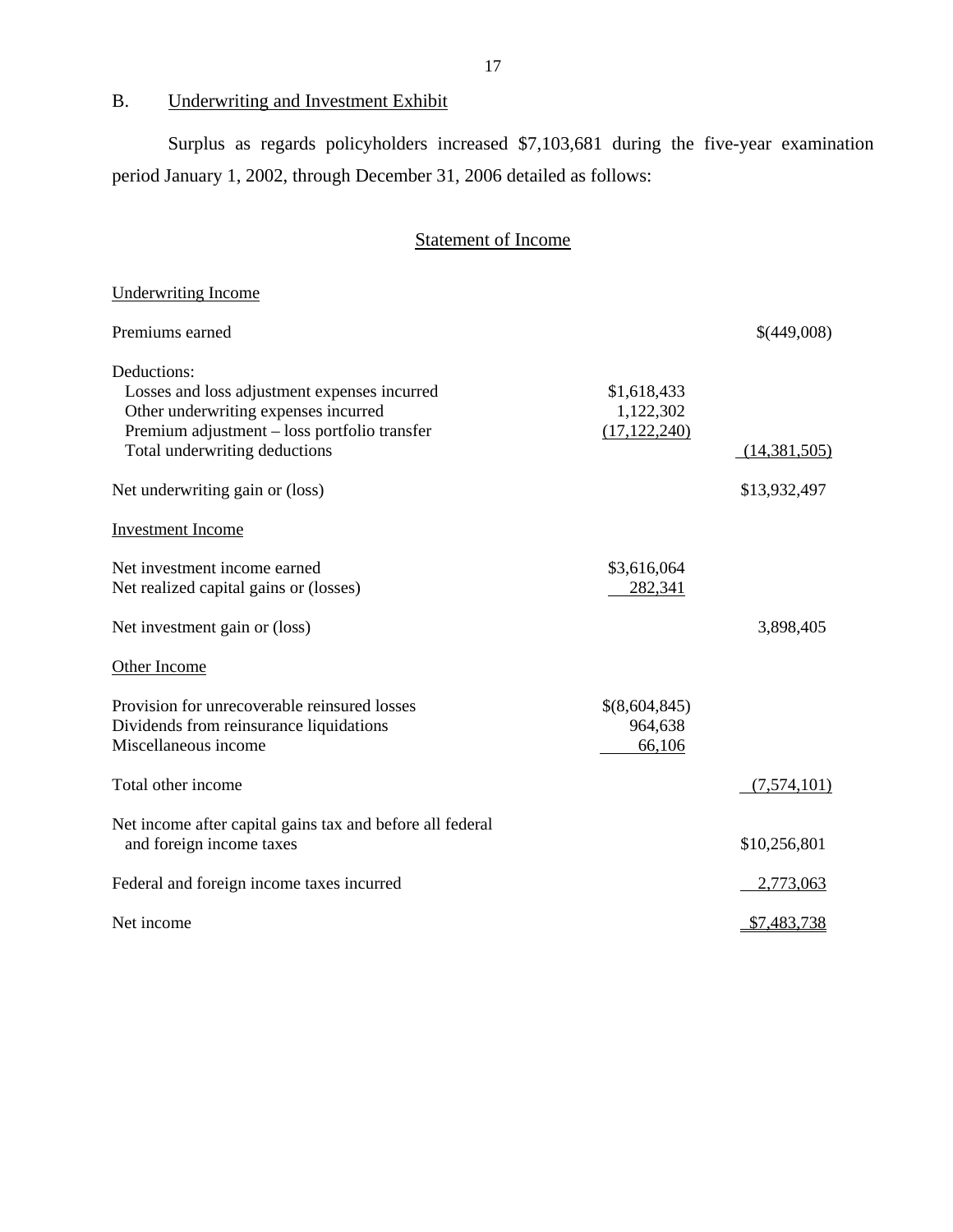#### Capital and Surplus Account

| Surplus as regards policyholders per report<br>on examination as of December 31, 2001                                         |                        |                             | \$8,761,157  |
|-------------------------------------------------------------------------------------------------------------------------------|------------------------|-----------------------------|--------------|
|                                                                                                                               | Gains in<br>Surplus    | Losses in<br><b>Surplus</b> |              |
| Net income or (loss)<br>Change in deferred income tax<br>Change in non-admitted assets<br>Change in provision for reinsurance | \$7,483,738<br>140,633 | \$140,633<br>380,057        |              |
| Total gains and losses                                                                                                        | \$7,624,371            | \$520,690                   |              |
| Net increase (decrease) in surplus                                                                                            |                        |                             | 7,103,681    |
| Surplus as regards policyholders per report<br>on examination as of December 31, 2006                                         |                        |                             | \$15.864.838 |

#### **4. LOSSES AND LOSS ADJUSTMENT EXPENSES**

The examination liability of \$8,692,863 is the same as the amount reported by the Company as of the examination date. The examination analysis was conducted in accordance with generally accepted actuarial principles and practices and was based on statistical information contained in the Company's internal records and in its filed annual statement.

#### **5. MARKET CONDUCT ACTIVITIES**

In the course of this examination, a review was made of the manner in which the Company conducts its business and fulfills its contractual obligations to policyholders and claimants. The review was general in nature and is not to be construed to encompass the more precise scope of a market conduct investigation, which is the responsibility of the Market Conduct Unit of the Property Bureau of this Department.

The general review was directed at practices of the Company in the area of treatment of policyholders and claimants. As the Company is in run-off, the review of sales and advertising, underwriting and rating are not applicable. No problems were encountered.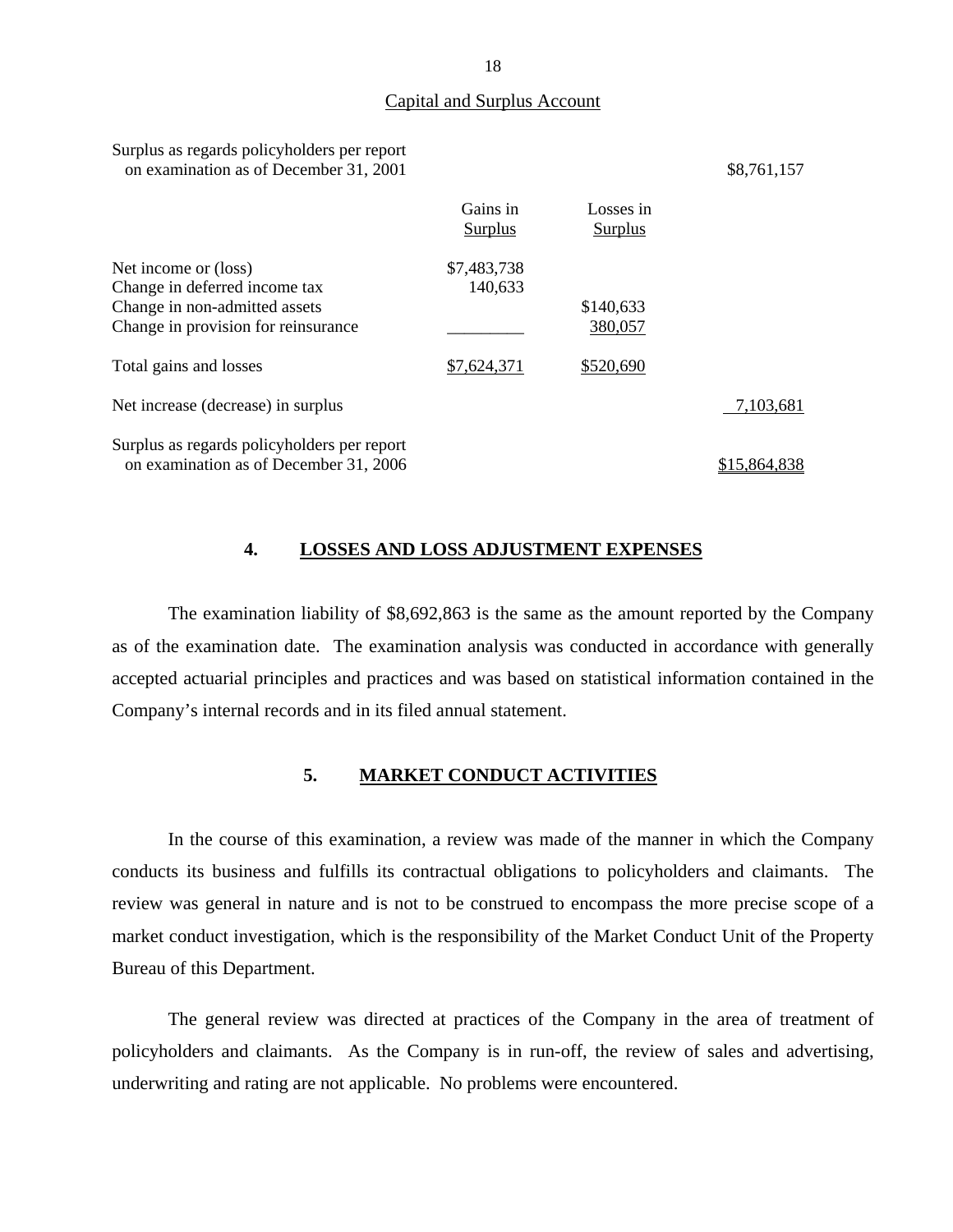#### **6. COMPLIANCE WITH PRIOR REPORT ON EXAMINATION**

<span id="page-20-0"></span>The prior report on examination contained thirteen recommendations as follows (item letters and page numbers refer to that of the prior report):

### ITEM PAGE NO.

A. Management

It is recommended that the Company's board of directors approve all purchases 5 and sales of securities and include such approvals in the minutes of its meetings, pursuant to the provisions of Section 1411(a) of the New York Insurance Law.

The Company has not complied with this recommendation. A similar comment is made in this report.

B. Holding Company System

### Schedule Y

1. It is recommended that the Company report all corporations in Schedule Y, Part 1 12 for which business transactions are reported in Schedule Y, Part 2 pursuant to the Annual Statement Instructions for Property and Casualty Insurance Companies from the National Association of Insurance Commissioners.

The Company has complied with this recommendation.

2. It is recommended that the Company identify the correct affiliate when reporting 12 transactions on Schedule Y, Part 2.

The Company has complied with this recommendation.

### Tax Allocation Agreement

1. It is recommended that the Company submit all inter-company agreements to this 13 Department in a timely manner pursuant to Section 1505(d)(3) of the New York Insurance Law. Additionally, it is recommended that the Company settle its obligations under the agreement in a timely manner.

The Company has complied with this recommendation.

2. It is recommended that the Company properly accrue for its federal income tax 13 liability.

The Company has complied with this recommendation.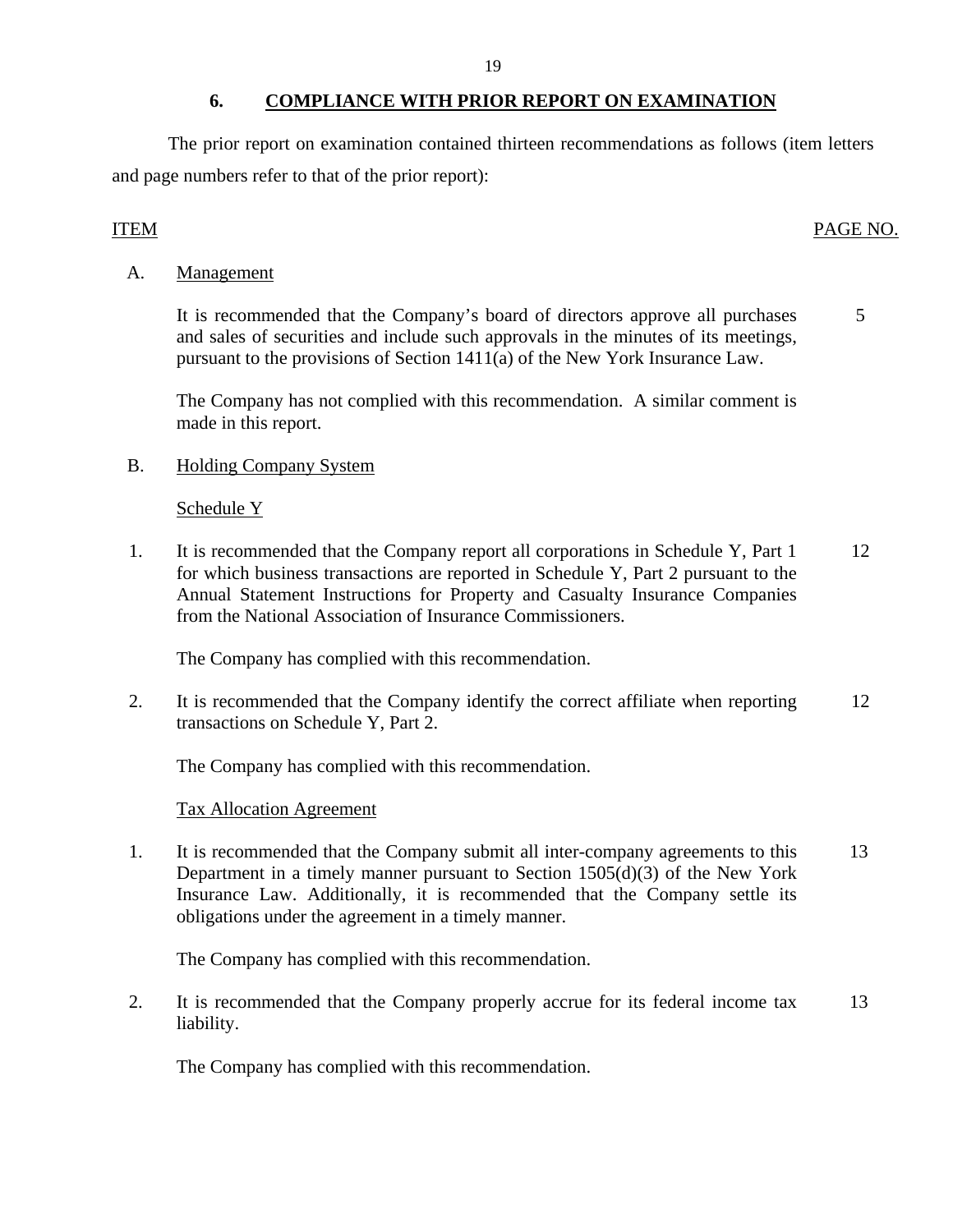#### Service Agreement

It is recommended that the Company execute its affiliated agreements and submit 13 the executed agreements to this Department in a timely manner.

The Company has complied with this recommendation.

#### C. Accounts and Records

#### Management Fees

It is recommended that the Company allocate its management fees to the 15 appropriate expense classification items pursuant to the Annual Statement Instructions for Property and Casualty Insurance Companies from the National Association of Insurance Commissions.

The Company has complied with this recommendation.

#### Reinsurance Recoverable

It is recommended that the Company age its paid loss and loss adjustment expense 15 recoverable balances based on the terms of the reinsurance contracts pursuant to the provisions of the Annual Statement Instructions for Property and Casualty Insurance Companies from the National Association of Insurance Commissioners.

The Company has not complied with this recommendation. A similar comment is made in this report.

### Interest, Dividends and Real Estate Income Due and Accrued

It is recommended that the Company calculate the interest due and accrued on its 16 money market account based on the actual account balance.

The Company has complied with this recommendation.

#### Investment

1. It is recommended that the Company classify its investments in money market 16 mutual funds to the proper annual statement line in accordance with instructions contained in the NAIC's SVO manual and Annual Statement instructions.

The Company has complied with this recommendation.

2. It is recommended that the Company correctly categorize any PE securities in its 17 annual statement. It is further recommended that the Company develop procedures for monitoring all PE securities.

The Company has complied with this recommendation.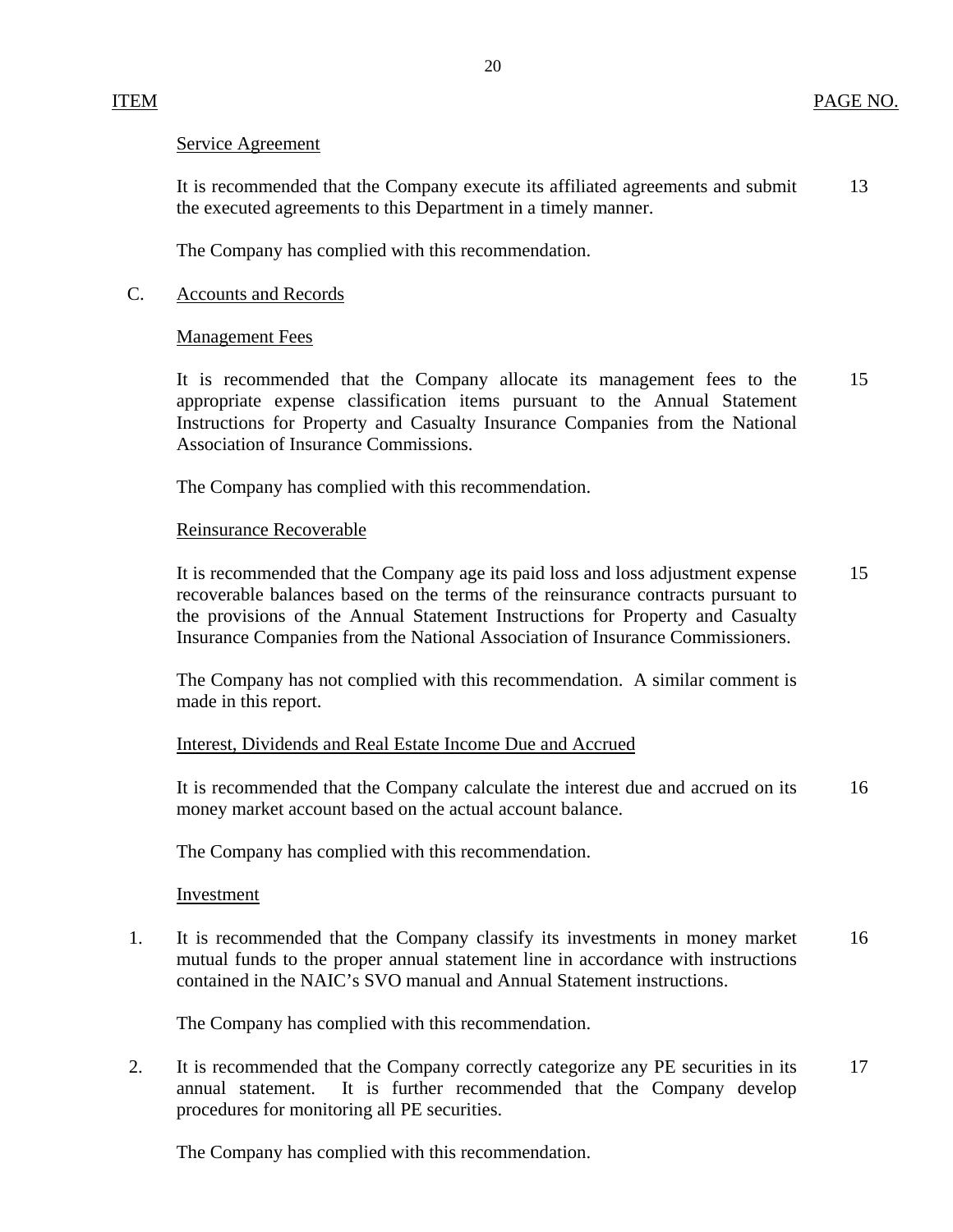3. It is recommended that the Company include all loss adjustment expenses paid in Schedule P of its annual statement, pursuant to the Annual Statement Instructions for Property and Casualty Insurance Companies from the National Association of Insurance Commissioners. 18

The Company has complied with this recommendation.

#### Loss and Loss Adjustment Expenses

It is recommended that the Company continue its efforts to locate the assumed reinsurance contract with Riunione Adriatica di Sicurta. 25

The Company has not complied with this recommendation. A similar comment is made in this report.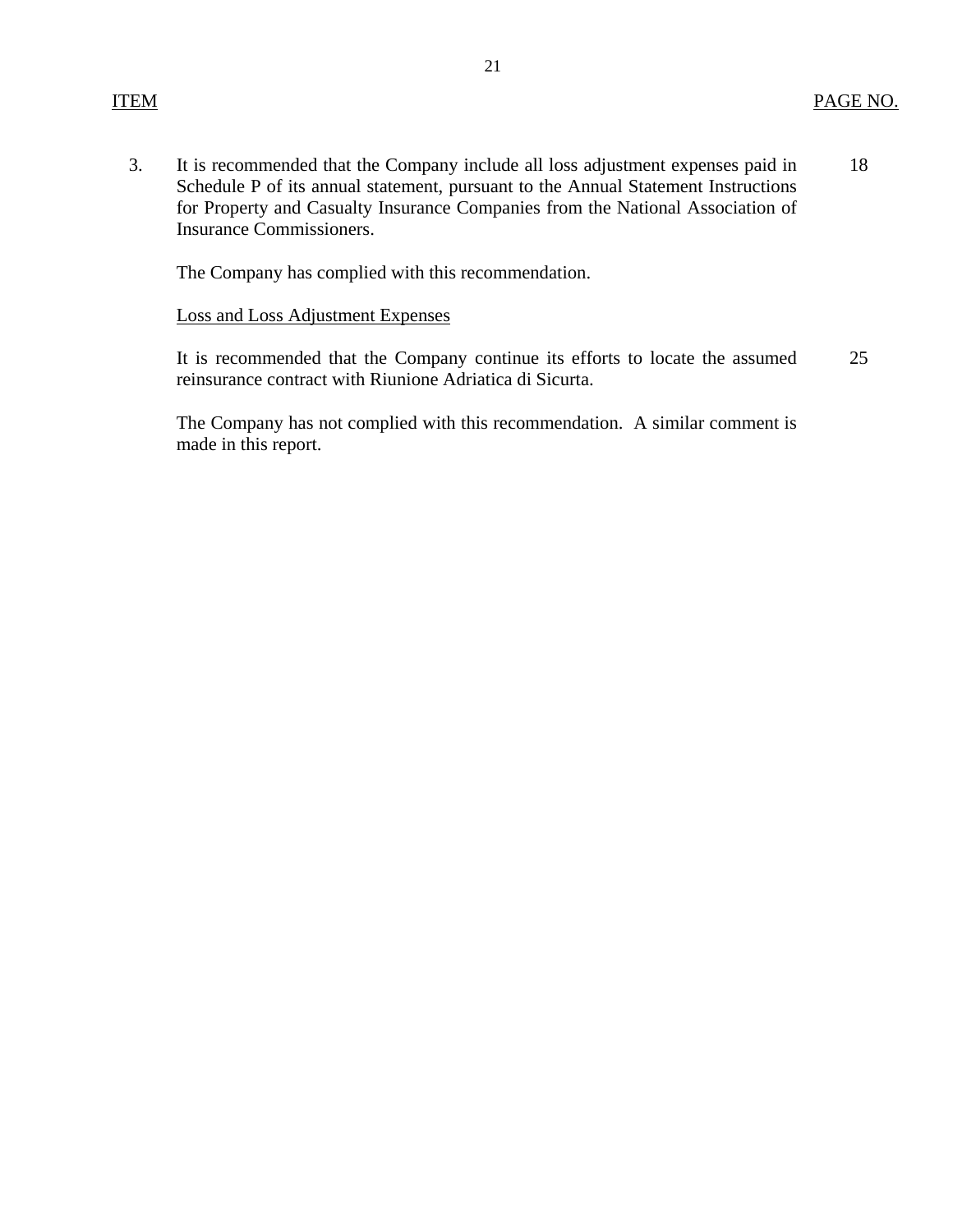## <span id="page-23-0"></span>ITEM PAGE NO.

### A. Management

- i. It is recommended that the Company reconstitute its board of directors to meet the 5 requirements as set forth in Section  $1201(a)(5)(B)(v)$  of the New York Insurance Law and its by-laws.
- ii. It is recommended that the Company adhere to the provisions of Section  $1411(a)$  5 of the New York Insurance Law.
- iii. It is recommended that the Company exercise due care in obtaining and 6 maintaining signed conflict of interest questionnaires from its board of directors, officers and employees.

#### B. Accounts and Records

- i. It is recommended that the Company age its paid loss and loss adjustment expense 13 recoverable balances based on the terms of the reinsurance contracts pursuant to the provisions of the Annual Statement Instructions for Property and Casualty Insurance Companies from the National Association of Insurance Commissioners.
- ii. It is recommended that the Company continue its efforts to locate the assumed 13 reinsurance contract with Riunione Adriatica di Sicurta.
- iii. It is recommended that the Company comply with the provisions of Section  $307(b)$  14 of the New York Insurance Law and Department Regulation 118 with respect to its written engagement contracts with its CPA.
- iv. It is recommended that the formalize a written management service agreement 14 with FFG Insurance Company and filed such with the Department pursuant to the provisions of Section 1505 of the New York Insurance Law.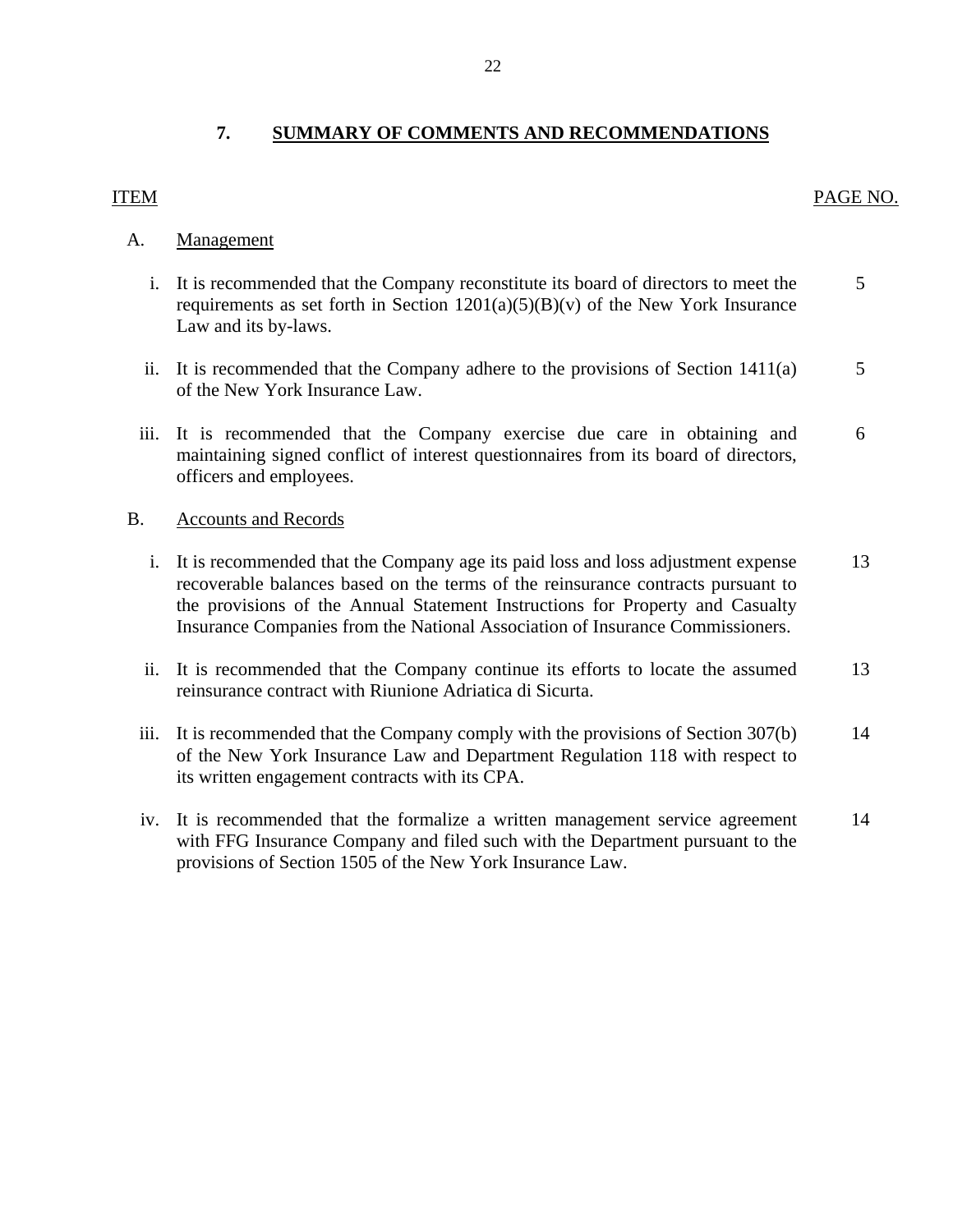Respectfully submitted,

/s/

 Jimmie Newsome, Associate Insurance Examiner

STATE OF NEW YORK ) )SS:  $\mathcal{L}$ COUNTY OF NEW YORK )

JIMMIE NEWSOME, being duly sworn, deposes and says that the foregoing report, subscribed by him, is true to the best of his knowledge and belief.

 /s/ Jimmie Newsome

Subscribed and sworn to before me

this  $\qquad \qquad \text{day of } \qquad \qquad .2008.$